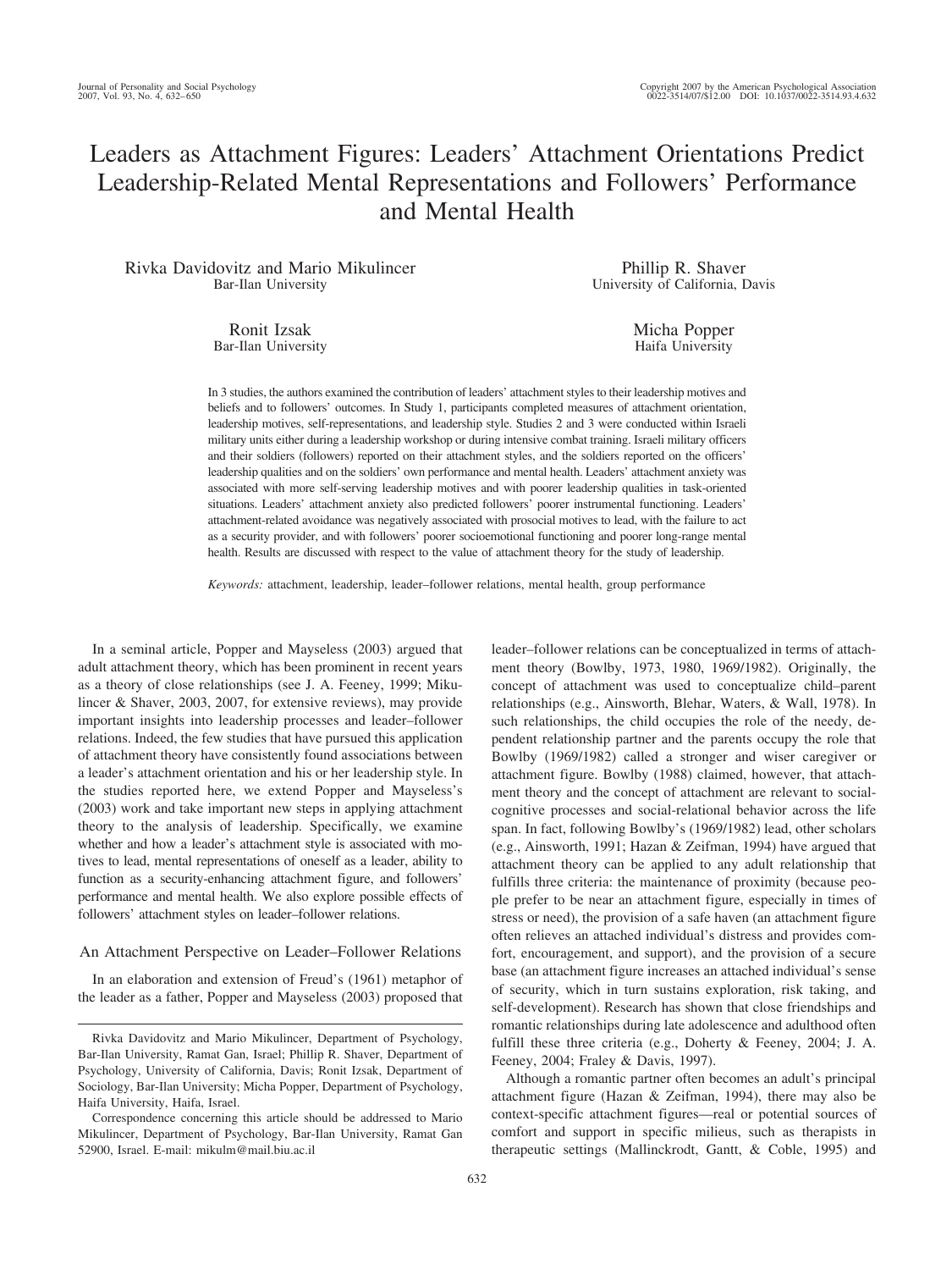leaders in organizational settings (Popper & Mayseless, 2003). Moreover, groups, institutions, and symbolic personages (e.g., God) can be treated as safe havens and secure bases (Kirkpatrick, 2005; Rom & Mikulincer, 2003). In leader–follower relations, leaders (e.g., managers, political and religious authorities, teachers, supervisors, and military officers) may occupy the role of the stronger and wiser caregiver and may provide a safe haven and secure base for their followers. In fact, descriptions of effective leaders in the scientific literature (e.g., House & Howell, 1992; Howell, 1988; Shamir, House, & Arthur, 1993) closely resemble descriptions of security-enhancing attachment figures. Effective leaders are sensitive and responsive to their followers' needs; provide advice, guidance, and emotional and instrumental resources to group members; support their followers' creativity, initiative, and autonomy; enhance their followers' self-worth and self-efficacy; support their followers' desire to take on new challenges and acquire new skills; affirm their followers' ability to deal with challenges; and encourage their followers' personal growth. In other words, leaders can be, and can be viewed as, sensitive and responsive caregivers who provide followers with a sense of security and a platform for personal growth and development (Mayseless & Popper, 2007).

In line with this conceptualization of leader–follower relations, the significance of the stronger and wiser caregiving role of leaders is likely to be accentuated in highly stressful contexts. In these conditions, research has shown that followers want to feel close to a leader who can protect them and who can provide the advice, guidance, and resources needed for effective personal performance (e.g., Bass, 1985; Howell, 1988; Shamir et al., 1993). Moreover, followers occupy a role that shares certain features with that of a dependent, vulnerable child, viewing the leader as a target for proximity seeking and as a potential provider of a safe haven and a secure base. According to Popper and Mayseless (2003), turning to a leader for support and guidance during threatening or challenging times reflects the activation of the attachment behavioral system, which includes the expression of needs for proximity and security and the formation of a symbolic attachment bond with the leader. In fact, just as attachment needs and behaviors are activated by stress and distress (Bowlby, 1969/1982; Mikulincer, Gillath, & Shaver, 2002), research has shown that the need for a strong leader tends to arise in times of personal or collective crisis, trauma, or uncertainty (e.g., Mayseless & Popper, 2007; Shamir, 1999).

An attachment perspective on leader–follower relations helps explain the effects of a leader on followers' mental functioning and behavioral effectiveness. A sensitive and responsive leader, like other security-enhancing attachment figures, can initiate in followers what Mikulincer and Shaver (2003, 2007), following Fredrickson (2001), called a broaden-and-build cycle of attachment security. This cycle includes a series, or cascade, of mental processes that facilitate personal growth and adjustment, including feelings of being esteemed and accepted, increased confidence in one's coping and interpersonal skills, and increased devotion of mental resources to creative exploration and skill acquisition. According to Popper and Mayseless (2003), creating a sense of attachment security in followers is a leader's main method of empowering them and increasing their self-esteem, autonomy, creativity, and well-being, which often has noticeable effects on their performance in the group. Moreover, providing a sense of security is a key component of the corrective, therapeutic changes a good leader can sometimes bring about in psychologically troubled followers (Hill, 1984).

In contrast, a leader's inability or unwillingness to respond sensitively to followers' needs, as in other cases of attachmentfigure unavailability (e.g., parental neglect), can produce insecurity and demoralization in followers. This insecurity intensifies followers' distress and vulnerability, raises doubts about their own efficacy, triggers psychological defenses, and interferes with performance, growth, and adjustment. Insecurity alters relations between leader and follower and gradually transforms what could have been a safe haven, secure base, and broaden-and-build experience for the follower into a dysfunctional, conflicted, and mutually hostile relationship that is self-defeating for both leader and follower. From an attachment perspective, the key factor in a leader's failure to empower followers is the development of insecure attachment bonds between them.

## Attachment Orientations and Leadership

Popper and Mayseless's (2003) promising conceptual application of attachment theory to the domain of leadership has received little attention from researchers so far. Most of the early studies have focused on associations between a leader's attachment style— his or her pattern of relational expectations, emotions, and behaviors resulting from a particular attachment history (Fraley & Shaver, 2000)—and leadership style. Research, beginning with Ainsworth et al. (1978) and continuing through recent studies by social and personality psychologists (reviewed by Mikulincer & Shaver, 2003), indicated that individual differences in attachment style can be measured along two orthogonal dimensions: attachment-related anxiety and avoidance (Brennan, Clark, & Shaver, 1998). The first dimension, attachment anxiety, reflects the degree to which a person worries that a partner will not be available or adequately responsive in times of need. The second dimension, avoidance, reflects the extent to which a person distrusts his or her relationship partners' goodwill and strives to maintain autonomy and emotional distance from the partner. People who score low on both dimensions are said to be secure, or securely attached.

In a preliminary study of connections between attachment and leadership styles, Mikulincer and Florian (1995) assessed young Israeli military recruits' attachment styles at the beginning of 4 months of intensive combat training. At the end of training, the researchers asked recruits to provide leadership nominations ("Which recruits have what is needed to be good military officers?"). Whereas secure recruits were perceived as having the necessary qualities for effective leadership, attachment-anxious recruits were not. This result was replicated in a larger study of 402 Israeli soldiers undergoing 3 months of combat training, this time after controlling for other personality traits such as locus of control and general anxiety (Popper, Amit, Gal, Mishkal-Sinai, & Lisak, 2004).

In another series of three studies, Popper, Mayseless, and Castelnovo (2000) focused on the distinction between transactional and transformational leadership (e.g., Bass, 1985; Bass & Avolio, 1990) and asked whether a leader's attachment style influences his or her likelihood of becoming a transactional or a transformational leader. Transactional leaders are ones who encourage followers to perform assigned tasks by offering them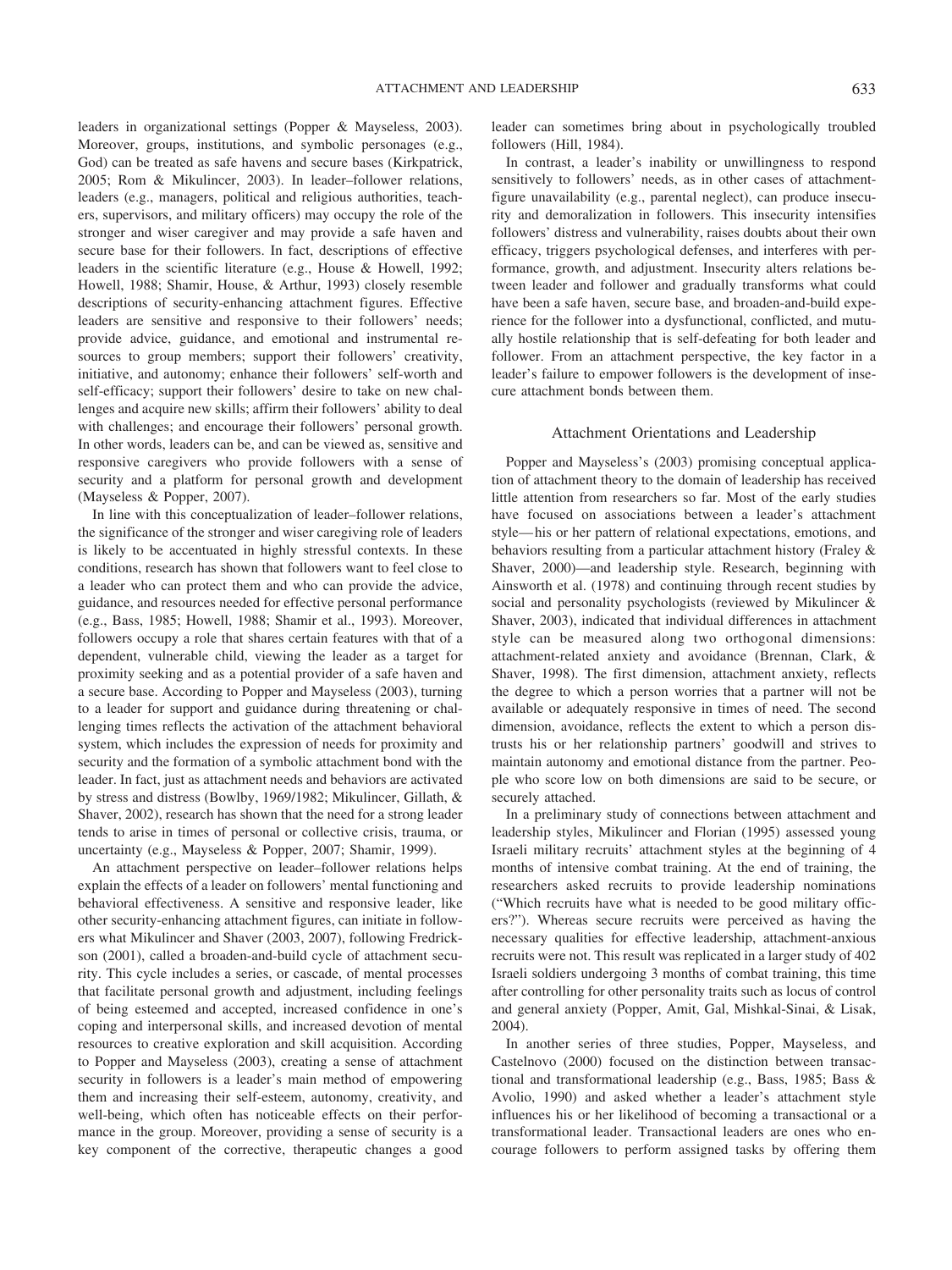immediate rewards for performance; in contrast, transformational leaders are interested in empowering followers and promoting their personal growth and development (Bass & Avolio, 1990). Across three different samples, Popper et al. (2000) found that more secure leaders were rated by their instructors and their followers as possessing more transformational leadership qualities (e.g., placing followers' needs ahead of their own, treating each follower as a special and valuable individual). In addition, attachment insecurities (of both anxious and avoidant kinds) were associated with lower levels of transformational leadership. The researchers concluded that securely attached individuals have the potential to become transformational leaders.

Popper (2002) measured attachment style and two constructs comprised by another leadership taxonomy: personalized leadership versus socialized leadership (e.g., House & Howell, 1992; Howell, 1988). Personalized leaders put their own interests ahead of their followers' needs and pursue a dictatorial style of leadership that includes belittling followers and ascribing maximum importance to themselves. Socialized leaders, in contrast, use power to assist and empower others, align their own vision with followers' needs and aspirations, and respect followers' rights and feelings. Popper (2002) found that avoidant attachment was associated with lower levels of socialized leadership and higher levels of personalized leadership. That is, avoidance seemed to interfere with a nurturant, other-focused style of leadership. Similarly, Johnston (2000) found that insecurely attached managers were less likely than secure ones to delegate responsibility and power to subordinates and more likely to create centralized authority structures.

## The Present Studies

These early studies are promising and significant steps in applying attachment theory to the study of leadership, but more work is needed to bring the two research areas—attachment and leadership—together in ways that shed light on attachment-related processes, on the one hand, and on leaders' and followers' motives and behaviors, on the other. Popper and his colleagues (Popper, 2002; Popper et al., 2000) have examined attachment-style differences in leadership attitudes (e.g., transformational leadership, personalized vs. socialized leadership) but have not collected information about attachment-style differences in leaders' motives, experiences, and behaviors during interactions with followers. Attachment style is likely to be related to the goals that guide behavior in social interactions and to mental representations of the self and others that affect social behavior (e.g., Collins & Read, 1994; Mikulincer & Shaver, 2003; Shaver & Mikulincer, 2002). Thus, individual differences in motives to lead and representations of oneself as a leader may help to account for observed links between attachment orientation and leadership.

A second limitation of previous studies is that no information was collected concerning the possible effects of leaders' attachment orientations on followers' experiences and functioning. As reviewed earlier, one of the major tenets of the attachmenttheoretical approach to the study of leadership is that a leader's sensitivity and responsiveness to followers' needs have beneficial effects on followers' performance and development. There is good evidence that a person's ability and willingness to serve as a security-enhancing attachment figure is associated with his or her attachment style (e.g., Collins & Feeney, 2000; Gillath, Shaver, & Mikulincer, 2005; Kunce & Shaver, 1994). Hence, a leader's attachment style may predict the extent to which he or she becomes a security-enhancing attachment figure for followers, which in turn may influence followers' psychological functioning and job performance.

A third limitation of the reviewed studies is that they did not take into account the possible role that followers' attachment orientations play in explaining leader–follower relations. From an attachment perspective, the quality of an attachment relationship and the functioning of each partner in the relationship depend on both partners' attachment styles (e.g., Collins & Feeney, 2000; Mikulincer & Shaver, 2003, 2007). Although, as mentioned earlier, the relationship partner occupying the role of caregiver, attachment figure, or leader can have important effects on the mental states and the performance of people who are dependent on him or her, the way in which dependent, or subordinate, partners appraise the caregiver's intentions and actions can also affect the quality of their relationship. For example, a distrusting follower who appraises a leader's behavior as intrusive and who rejects the leader's guidance helps to create a poor relational climate that interferes with the leader's ability to lead effectively. A negative climate can also result from extremely needy and overly dependent followers being chronically dissatisfied with a leader's behavior. Followers' avoidant and anxious attachment orientations are therefore likely to influence their attitudes toward leaders who are implicitly viewed or explicitly viewed as attachment figures (Collins & Read, 1994; Mikulincer & Shaver, 2003).

The present studies represent further steps in applying attachment theory to the study of leadership. We examined possible associations between leaders' attachment styles and their motives to lead, their mental representations of themselves as leaders, their ability to function as security-enhancing attachment figures, and their followers' experiences and outcomes. We also explore whether and how followers' attachment styles are associated with appraisals of leaders' attitudes and abilities. In other words, we consider the potential contributions of both leaders and followers to the success or failure of leadership efforts.

#### *Motives to Lead*

According to Collins and Read (1994), people with different attachment styles differ in the goals they pursue in social interactions. Attachment-anxious people tend to adopt goals related to their unfulfilled needs for love and support and their desires to be accepted and reassured. Avoidant people's goals include being self-reliant and maintaining interpersonal distance. Previous research has identified these attachment-related interaction goals in various kinds of relationships (e.g., B. C. Feeney & Collins, 2003; Gillath, Shaver, Mikulincer, Nitzberg, Erez, & van IJzendoorn, 2005; Mikulincer, 1998; Mikulincer & Nachshon, 1991).

We hypothesized that these attachment-related individual differences in interaction goals would be reflected in a person's motives to lead. People scoring high on attachment anxiety were expected to seek the role of leader as a means of satisfying unmet needs for attention and acceptance. Leaders with an avoidant attachment style were expected to maintain their distance from followers and view leadership as an opportunity to demonstrate strength, toughness, and independence. We also hypothesized that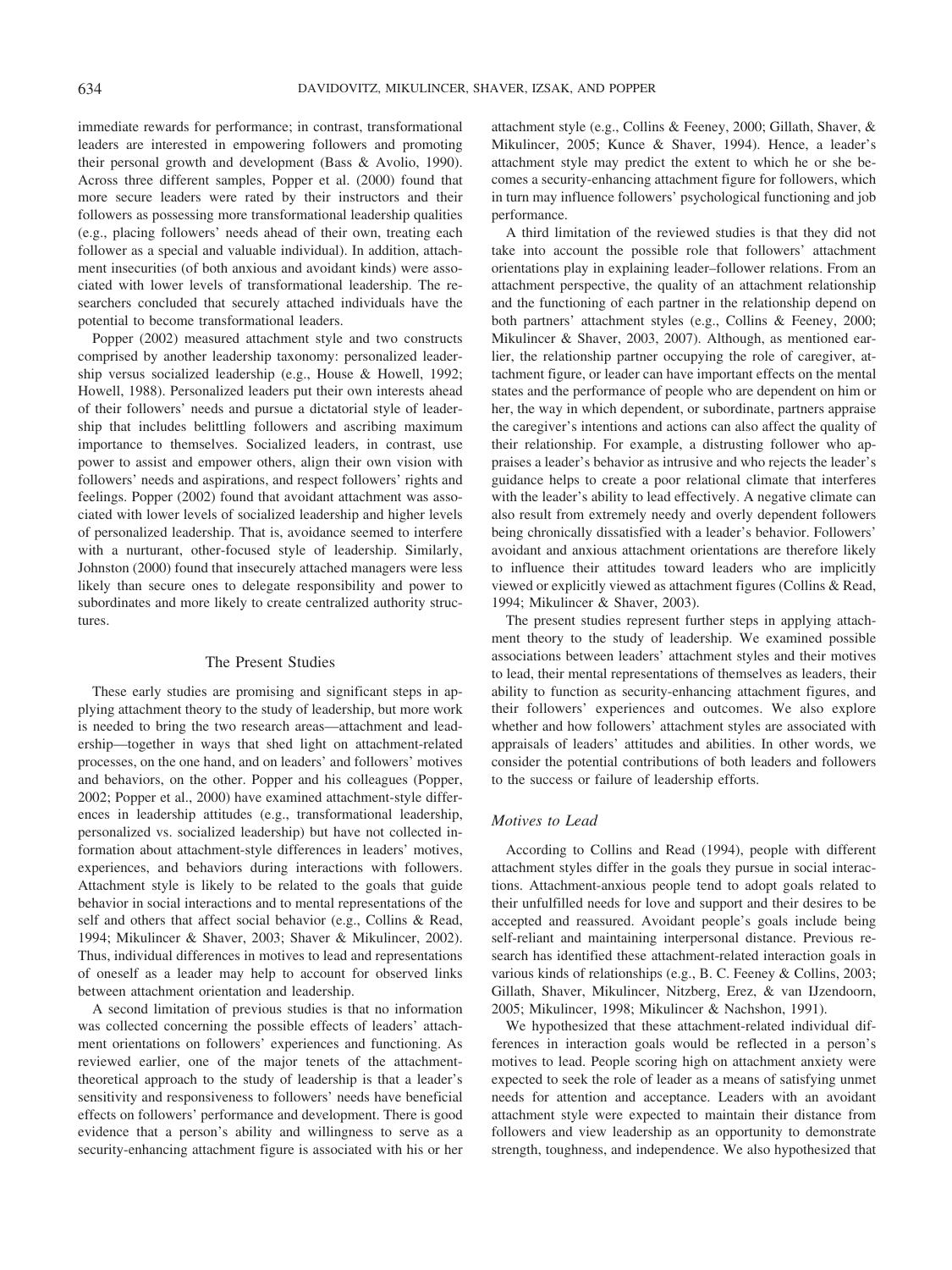insecure leaders, whether anxious, avoidant, or both, would be less likely than secure leaders to be guided by prosocial, other-focused motives and less likely to attempt to meet followers' needs and promote their healthy development.

### *Representations of Self as Leader*

Attachment theorists claims that attachment styles are closely associated with mental representations of self, called working models (e.g., Bartholomew & Horowitz, 1991; Collins & Read, 1994; Fraley & Shaver, 2000). With regard to attachment anxiety, there is evidence that more anxious people view themselves less positively than less anxious (more secure) people view themselves. For example, more anxious people have lower self-esteem (e.g., Bartholomew & Horowitz, 1991; Mickelson, Kessler, & Shaver, 1997) and more negative assessments of their competence and efficacy in many domains (e.g., Brennan & Morris, 1997; Cooper, Shaver, & Collins, 1998). Unlike anxious individuals' broad and undifferentiated negative self-views, the self-views of avoidant individuals depend on the domain being assessed. Avoidant individuals exhibit little self-criticism in achievement-related, instrumental domains but tend to appraise themselves unfavorably in socioemotional domains (e.g., Bringle & Bagby, 1992; Collins & Read, 1990; Pietromonaco & Carnelley, 1994).

We therefore hypothesized that people scoring higher on attachment anxiety would have more negative representations of themselves as leaders when dealing with their followers' instrumental performance or their followers' emotional needs. People scoring higher on avoidance were expected to report more negative representations of themselves as a leader when dealing with their followers' emotional needs but not when leading their followers to accomplish instrumental tasks.

# *The Effects of Leaders' and Followers' Attachment Styles on Follower Outcomes*

Theoretically, leaders with a relatively secure attachment style (indicated by low scores on both attachment anxiety and avoidance) should be more confident and skillful than insecure leaders in occupying the role of the stronger and wiser caregiver and should thereby be better able to promote a sense of competence in their followers, which in turn should contribute to the followers' functioning and adjustment. Because accepting the role of leader transforms an individual, at least for a time, into a potential attachment figure and calls for effective caregiving behavior, the hypothesized positive effects of a leader's security can be explained by the interplay of what attachment theory calls the leader's attachment and caregiving behavioral systems (Collins & Feeney, 2000; Gillath, Shaver, & Mikulincer, 2005; Kunce & Shaver, 1994). There is evidence that secure individuals, when serving as parents, romantic partners, or community volunteers, can focus more fully and discerningly than less secure individuals on other people's needs, without being deflected by personal distress or a cynical lack of empathy (e.g., Collins & Feeney, 2000; Crowell & Feldman, 1991; Mikulincer, Shaver, Gillath, & Nitzberg, 2005). Secure people's positive mental representations of self and others seem to sustain sensitive, responsive, and effective caregiving. In contrast, insecure people, whether anxious, avoidant, or both, have difficulty organizing and enacting sensitive, responsive care of others in times of need. Therefore, secure individuals are well equipped to occupy the role of securityenhancing leader, meeting their followers' needs for a safe haven and secure base, whereas insecure individuals are likely to have difficulty with this role.

Attachment-anxious people's self-preoccupied focus on personal threats and unsatisfied attachment needs drains mental resources away from attending and responding empathically to followers' needs. Moreover, anxious leaders may intrude on or attempt to coerce followers and may exaggerate their needs, even when the followers require no assistance (B. C. Feeney & Collins, 2003; Keller, 2003). In addition, anxiously attached people, who tend to present themselves as weak and vulnerable (e.g., Bartholomew & Horowitz, 1991), are not likely to be perceived by followers as effective, capable leaders.

Avoidant leaders' lack of comfort with closeness and interdependence, and their negative mental representations of others (e.g., Bartholomew & Horowitz, 1991), are likely to interfere with accurate and empathic perception of their followers' needs and concerns. In addition, because they often maintain tight control over the experience and expression of emotions (Fraley & Shaver, 1997, 1998), avoidant leaders are likely to concentrate on the task at hand rather than get involved with followers' emotional needs. Hence, avoidant leaders may succeed in getting followers to accomplish instrumental tasks, while failing to provide emotional support, empowerment, or optimal conditions for the followers' growth and development.

Followers' attachment insecurities can also interfere with leader–follower relations. Insecurely attached people tend to appraise their relationship partners, and perhaps even human beings in general, negatively (e.g., Baldwin, Fehr, Keedian, Seidel, & Thompson, 1993; Bartholomew & Horowitz, 1991; Collins & Read, 1990) and are therefore less comfortable and confident in seeking support from attachment figures (e.g., J. A. Feeney, 1998; Ognibene & Collins, 1998). Their discomfort with reliance on others may show itself in leader–follower relations in the form of distrust of a leader, criticism or rejection of the leader's efforts to provide a secure base, and dissatisfaction with the leader's performance.

#### Study 1

In Study 1, we examined the hypothesized associations between a leader's attachment style and three leadership-related constructs: motives to lead (seeking love and admiration, possessing prosocial or autonomy-related leadership motives), representations of the self as a leader (perceived self-efficacy in both task-focused and emotion-focused situations), and leadership style (personalized vs. socialized). For this study, we constructed self-report scales to measure the three leadership-related constructs and asked a sample of participants who held important leadership positions (military officers, managers) to complete the scales together with the Experiences in Close Relationships inventory (ECR; Brennan et al., 1998), a frequently used measure of attachment-related anxiety and avoidance. Our predictions were as follows:

1. Avoidant attachment would be associated with autonomy motives for leadership; attachment anxiety would be associated with self-enhancing motives (e.g., to gain social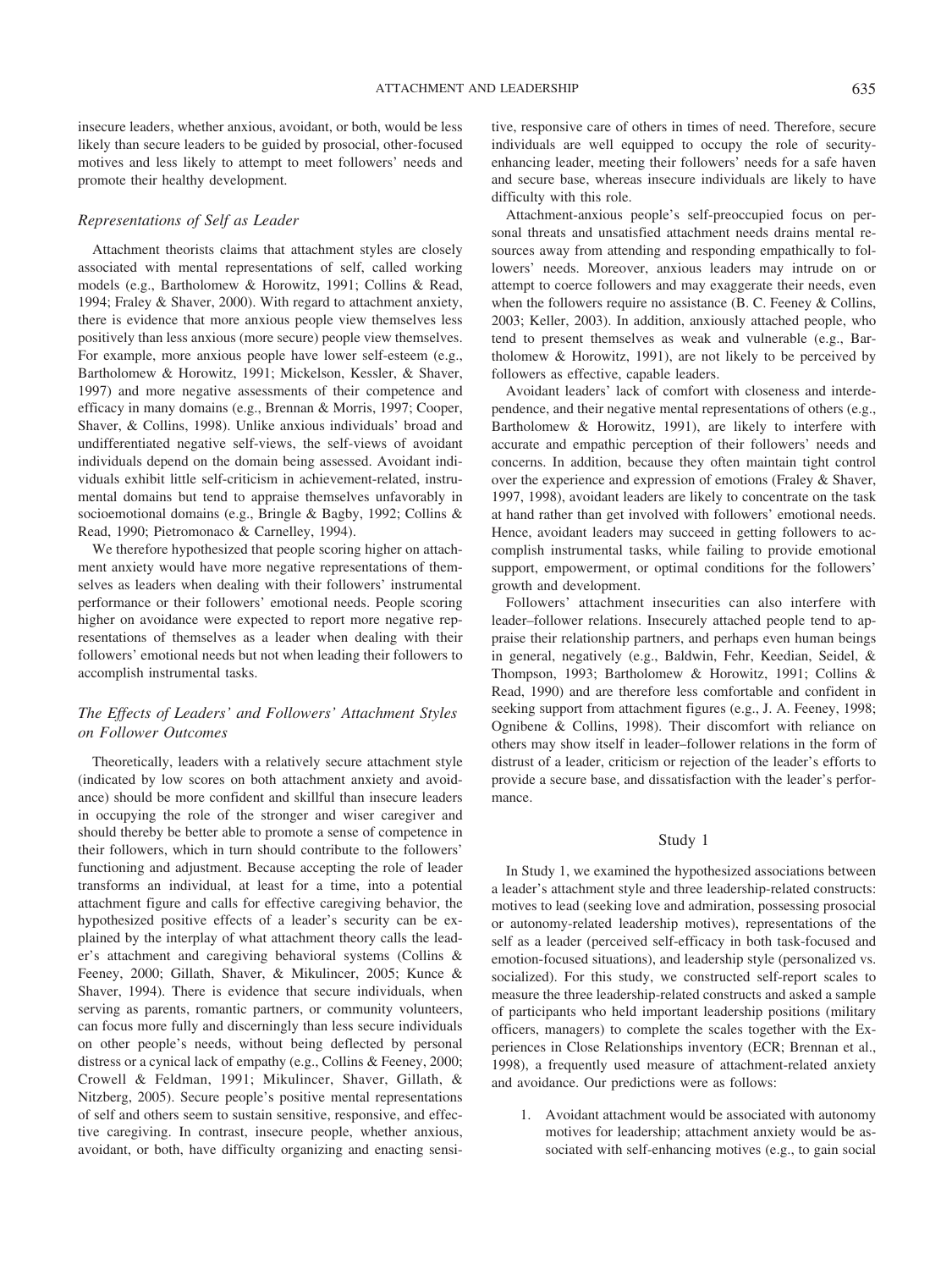approval and admiration). Both avoidance and anxiety would be inversely related to prosocial leadership motives.

- 2. Whereas attachment anxiety would be associated with lower leadership self-efficacy in both instrumental and emotion-focused situations, avoidance would be associated with lower leadership self-efficacy only in emotionfocused situations.
- 3. Both attachment anxiety and avoidance would be associated with more personalized and less socialized leadership orientations.

#### *Method*

*Participants.* Two hundred people volunteered to participate in the study without payment (84 officers in the Israeli Defense Forces, or IDF, with the rank of lieutenant-colonel or higher; 31 managers from the public sector; and 85 managers from the private sector). There were 23 women and 177 men, with ages ranging from 26 years to 58 years ( $Mdn = 45$ ). IDF officers were asked to fill out the questionnaires in the course of a preretirement workshop. Business managers were located with the help of their organizations' management and human resources officers. Statistical tests revealed no significant differences in any of the assessed variables between IDF officers and managers in the public and private sectors. Leaders' age was not significantly related to any of the other variables.

*Materials and procedure.* The questionnaires were administered individually, in a randomly determined order for each participant. Attachment anxiety and avoidance were assessed with a Hebrew version of the ECR inventory (Brennan et al., 1998). Participants were asked to think about their close relationships, without focusing on one specific partner, and they rated the extent to which each item described their feelings in close relationships on a 7-point scale ranging from 1 (*not at all*) to 7 (*very much*). There were 18 items that tapped attachment anxiety (e.g., I worry about being abandoned), and 18 tapped avoidant attachment (e.g., I prefer not to show a partner how I feel deep down). The reliability and validity of the scale have been repeatedly demonstrated (see Brennan et al., 1998 and the many studies reviewed by Mikulincer & Shaver, 2007). In the current sample, Cronbach's alphas were high for both the anxiety items (.92) and the avoidance items (.82), and the two scores were not significantly correlated,  $r(198) = .09$ , confirming the intended orthogonality of the two dimensions.

Participants' motives to lead were assessed with a self-report questionnaire constructed especially for this study.<sup>1</sup> Items were generated from 15 semistructured interviews with well-known Israeli political, economic, and military leaders who were asked the following open-ended questions: "Generally speaking, what do you think drives people to want to lead?" "What do they gain from leadership roles and what do they risk?" "What drives you to leadership roles?" "How did the motivation to lead develop in you?" "Can you describe people or experiences that influenced your development in this direction?" and "As a child, what did you dream of becoming when you grew up?"

The tape-recorded interviews were transcribed, and statements expressing explicit motives to lead (e.g., "the pleasure of feeling control over people") or expressing such motives implicitly (e.g., "I was thrown out of school because I was a Jew; I went through all kinds of humiliation and will now do anything to prevent myself and my children from being in a position of weakness") were extracted and used as suggestions for generating scale items. We extracted 40 nonoverlapping statements expressing different motives to lead. They were presented to three judges organizational psychologists familiar with leadership theory and research—who identified unclear or ambiguous statements, which we then dropped, and who designated items that could be productively combined to eliminate redundancy. This process yielded a final list of 34 items assessing motives to lead. Participants were asked to read the 34 items and rate the extent to which each one characterized their own motives. Ratings were made on a 7-point scale ranging from 1 (*not at all*) to 7 (*very much*).

A principal components analysis followed by varimax rotation yielded five factors with eigenvalues greater than 1.0, which together accounted for 63% of the variance in the items. The first factor (accounting for 30% of the explained variance) included 12 items (all with loadings  $> .40$ ) concerning self-serving or selfenhancing motives related to self-protection and social admiration (e.g., "to win respect and admiration"; "to prove to myself that I'm worthy"; "to feel that people want to be near me"). The second factor (17% of the explained variance) included 8 items tapping prosocial motives such as advancing social goals and contributing to others' welfare (e.g., "to bring about changes in society"; "to encourage others to do challenging tasks"; "to improve others' well-being"). The third factor (7% of the variance) included 5 items tapping the need for control and the use of leadership to satisfy this need (e.g., "to have a sense of control over procedures"; "to do things according to my ideas"). The fourth factor (5% of the variance) included 5 items assessing task-oriented motives and the successful accomplishment of instrumental tasks (e.g., "to get a group to complete a task"; "to help people to perform better in their roles"). The fifth factor (4% of the variance) included 4 items tapping the desire for freedom, self-reliance, and the avoidance of dependence on others (e.g., "to be independent"; "to decide alone"). Cronbach's alphas for the five factor-based scales were high, ranging from .73 to .93, so scores on the five scales were computed for each participant by averaging items that loaded above .40 on a particular factor.

Each participant's leadership style was assessed with a 30-item self-report scale created especially for this study. The scale assesses socialized and personalized leadership styles using items generated from theoretical descriptions of these two styles (e.g., Bass, 1985; House & Howell, 1992; Howell, 1988; Popper, 2002). Participants were asked to read the items and rate the extent to which they agreed with each one on a 7-point scale ranging from 1 (*strongly disagree*) to 7 (*strongly agree*).

A principal components analysis followed by varimax rotation yielded two factors with eigenvalues greater than 1.0, accounting for 55% of the variance. The first factor (accounting for 39% of the explained variance) included 19 items (with loadings  $> .40$ ), assessing nurturing and parental aspects of what Howell (1988) called a socialized leadership orientation (e.g., "I devote effort to the personal development of my followers"; "I am especially

<sup>&</sup>lt;sup>1</sup> All of the questionnaires are available upon request from the authors.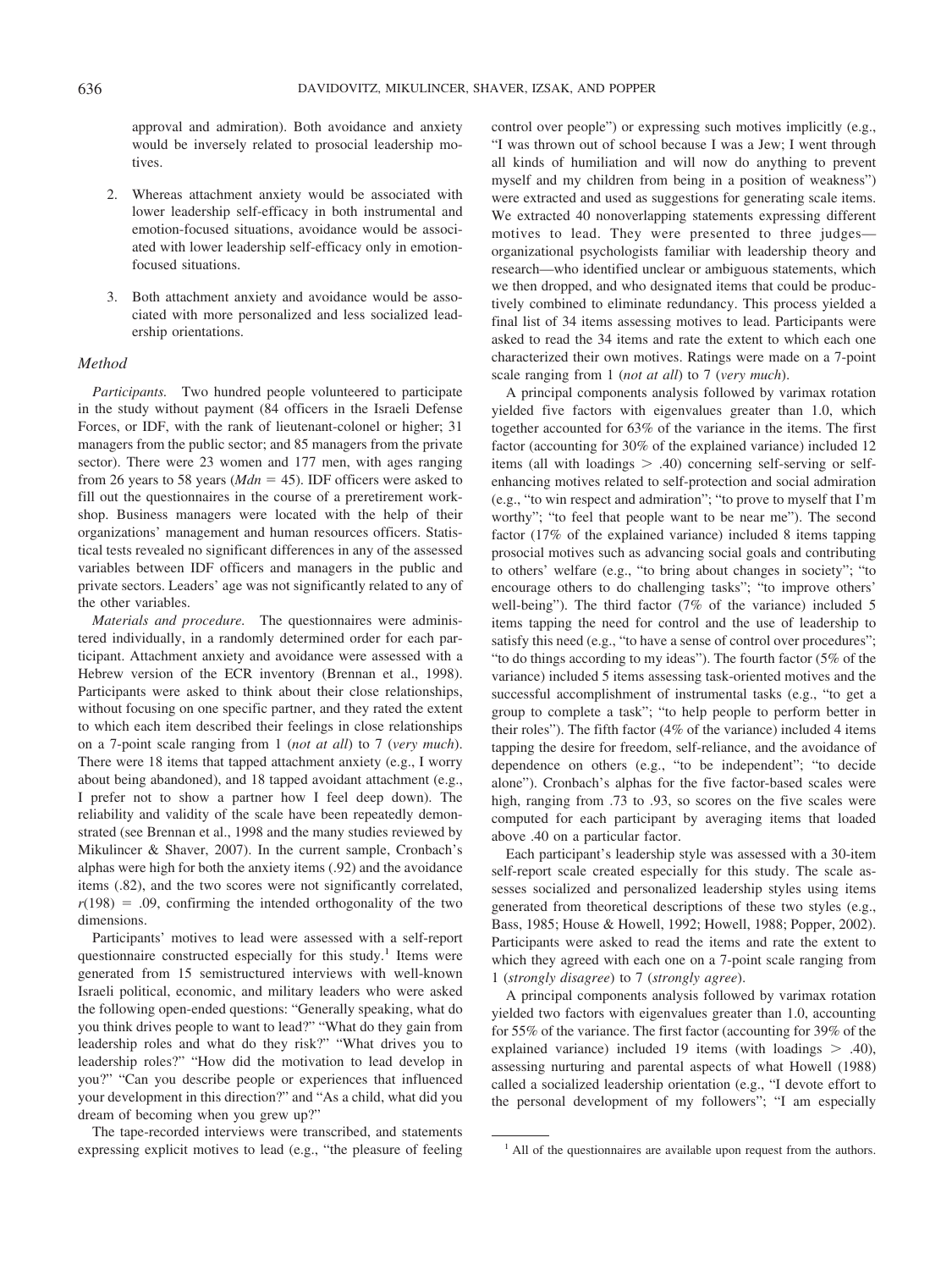attentive to followers' rights and feelings"; "I encourage followers to express their feelings"). The second factor (16% of the variance) included 11 items tapping what Howell (1988) called a personalized leadership orientation—a destructive, dictatorial style of leadership that includes belittling followers and ascribing maximum importance to oneself (e.g., "I make most of the decisions by myself and then pass them to followers"; "Followers draw their strength more from the leader than from the group"; "Delegating authority to followers would encourage them to take advantage of it"). Cronbach's alphas for the two factor-based scales were high (.93 and .95, respectively), allowing two scores to be calculated for each participant by averaging items loading above .40 on a particular factor.

Participants' sense of leadership self-efficacy was assessed with a self-report scale constructed especially for this study. It consisted of 18 items describing leadership situations extracted from the interviews described above and from the leadership literature (e.g., Bass, 1985; House & Howell, 1992; Howell, 1988). Participants were asked to rate the extent to which they believed they could cope effectively with each of the situations described in the questionnaire. Ratings were made on a 7-point scale ranging from 1 (*not at all*) to 7 (*very much*).

A principal components analysis followed by varimax rotation yielded two factors with eigenvalues greater than 1.0, accounting for 49% of the variance. The first factor (accounting for 37% of the explained variance) included 10 items (with loadings  $> .40$ ) and referred to perceived self-efficacy in situations involving followers' emotional needs and leader–follower relations or emotional bonds (e.g., "dealing with followers' personal problems"; "helping followers deal with failures"; "attempting to foster personal relations with followers"). The second factor (12% of the explained variance) included 8 items (with loadings  $> .40$ ) that measure perceived self-efficacy in situations calling for the achievement of instrumental goals or completion of group tasks (e.g., "getting a task accomplished"; "convincing people to stay at work even when they want to leave"; "improvising quick solutions to problems encountered during task performance"). Cronbach's alphas for the two factors were high (.89 and .84, respectively), allowing two scores to be calculated for each participant by averaging items loading above .40 on a particular factor.

# *Results and Discussion*

Before testing our hypotheses, we examined associations among the three sets of leadership constructs. In line with the conceptualization of the two leadership styles, Pearson correlations indicated that (a) the socialized leadership orientation was significantly associated with prosocial motives to lead and higher leadership self-efficacy in emotion-focused and task-focused situations, with *rs* ranging from .20 to .45,  $p_s < .01$ ; and (b) the personalized leadership orientation was significantly associated with self-enhancing and control-related motives to lead, with *r*s ranging from .21 to .47,  $ps < .01$ . Pearson correlations between leadership self-efficacy scores and motives to lead also strengthened our confidence in the construct validity of the new scales. Whereas leadership self-efficacy in emotion-focused situations was significantly correlated with more prosocial and less selffocused motives (*rs* of .46 and  $-.31$ ,  $ps < .01$ ), leadership selfefficacy in task-focused situations was significantly associated

with task-oriented and control-related motives (*r*s of .32 and .36,  $p s < .01$ ).

To test our main hypotheses, we conducted a series of multiple regression analyses examining the unique and joint contributions of attachment anxiety and avoidance to the prediction of the three sets of leadership constructs.<sup>2</sup> These analyses revealed that attachment insecurity scores contributed significantly ( $p_s < .01$ ) to explaining all the leadership variables and accounted for between 5.7% and 17.2% of their variance (see  $Fs$  and  $R^2$ s in Table 1).

With regard to motives to lead, regression coefficients revealed that whereas attachment anxiety made a significant, unique contribution to the endorsement of self-enhancing leadership motives, control-related motives, and self-reliance motives, avoidance made a significant, unique contribution to the endorsement of self-reliance motives and to lower scores on the prosocial and task-oriented motives (see the standardized regression coefficients in Table 1). With regard to leadership styles, attachment anxiety was significantly associated with the personalized orientation, and avoidance was significantly associated with lower scores on the socialized orientation (see Table 1). Regression analyses performed on leadership self-efficacy scores revealed that attachment anxiety was significantly associated with lower selfefficacy in task-focused situations, and avoidance was significantly associated with lower self-efficacy in emotion-focused situations (see Table 1).

Overall, the findings support our predictions that leaders' attachment insecurities would go hand-in-hand with self-focused motives to lead (self-enhancing, control-related, self-reliance motives) rather than other-focused (prosocial) or task-focused motives, that attachment insecurities would foster a personalized rather than a socialized leadership style, and that these insecurities would exacerbate leaders' doubts about their ability to handle leadership roles. The findings also begin to distinguish the specific forms of leadership associated with each kind of attachment insecurity (anxiety or avoidance). Leaders scoring higher on attachment anxiety tended to endorse more self-focused motives to lead and a more personalized leadership orientation; they also expressed more doubts about their efficacy in task-focused, instrumental leadership roles. Leaders who scored higher on avoidant attachment were more likely to endorse self-reliance motives (motives that fit with their reluctance to engage in interdependent interactions), to dismiss prosocial leadership motives and the socialized leadership orientation, and to have doubts about their ability to lead in emotion-focused situations.

Although the findings fit well with our predictions, two of them require special attention. First, more anxious participants reported greater control-related motives. This result might reflect attachment-anxious people's desire to use leadership roles to gain a degree of power and control, which would counter their chronic sense of helplessness. Second, more avoidant participants reported lower task-oriented motives. This finding is at odds with past studies (e.g., Mikulincer & Florian, 1997) showing that avoidant people feel relatively comfortable in task-oriented situations. Although we do not have additional findings that can explain this unexpected result, it may be the case that the degree of interdependence required for team task performance interferes with

<sup>&</sup>lt;sup>2</sup> None of the interactions between anxiety and avoidance were statistically significant in any of the three studies.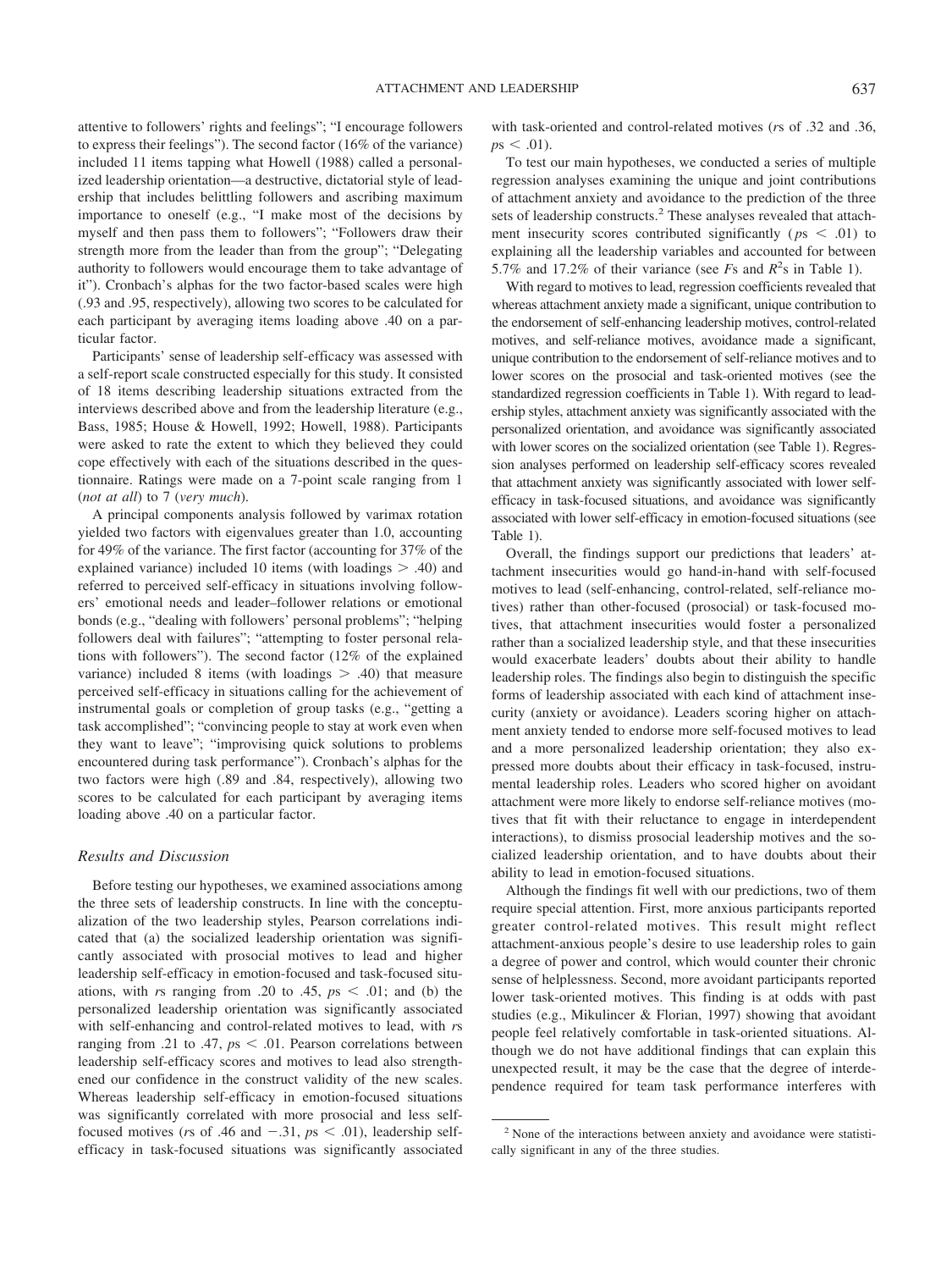#### Table 1

*Standardized Regression Coefficients,* F *Tests, and Strength of the Contributions of Attachment Anxiety and Avoidance to Motives to Lead, Leadership Orientations, and Perceived Self-Efficacy as a Leader (Study 1)*

| Leadership variable        | β attachment<br>anxiety | β attachment<br>avoidance | F(2, 197)             | $R^2$ |
|----------------------------|-------------------------|---------------------------|-----------------------|-------|
| Motives to lead            |                         |                           |                       |       |
| Self-enhancing motives     | $.41***$                | $-.14$                    | $20.16***$            | 17.1  |
| Prosocial motives          | .02                     | $-.26***$                 | $6.74***$             | 6.5   |
| Control-related motives    | $.26***$                | .03                       | $7.55***$             | 7.2   |
| Task-oriented motives      | .10                     | $-.29***$                 | $9.02***$             | 8.5   |
| Self-reliance motives      | $.18***$                | $.21***$                  | $9.39***$             | 8.8   |
| Leadership orientations    |                         |                           |                       |       |
| Personalized orientation   | $.31***$                | .08                       | $12.44$ <sup>**</sup> | 11.3  |
| Socialized orientation     | .12                     | $-.23***$                 | $5.88***$             | 5.7   |
| Perceived self-efficacy    |                         |                           |                       |       |
| Task-focused situations    | $-.23***$               | $-.05$                    | $6.05***$             | 5.8   |
| Emotion-focused situations | $-.13$                  | $-.22***$                 | $7.81***$             | 7.4   |

$$
^{**}p < .01
$$

avoidant people's preference for self-reliance and independence. During task performance, avoidant leaders are required to cooperate with their followers, must accept the interdependent nature of task performance, and cannot distance themselves from followers without creating conflicts. Further research is needed to evaluate this post hoc interpretation of our results.

Study 1 was preliminary in a number of ways; it was merely a first step in exploring attachment-related aspects of leadership. In Study 1, the same person reported on attachment and leadership, increasing the likelihood that shared method variance might account for some of the associations among the variables, thereby limiting the validity and the generalizability of the findings. Moreover, the association between attachment and leadership was assessed only at the psychological level. Although interesting and important in themselves, the findings do not allow us to say whether attachment-related biases in the construal of leadership are manifested in leaders' actual behavior, can be perceived by followers, and have effects on followers' functioning and wellbeing. These are obviously important issues because our theoretical analysis implies that leaders' attachment orientations have important, real-world consequences for both leaders and followers. We deal with these issues in Studies 2 and 3.

#### Study 2

In Study 2, we had three important goals. The first was to replicate the observed associations between leaders' attachment orientations and their construal of leadership while attempting to overcome the main limitation of Study 1, which was that leaders provided self-reports of both attachment and leadership variables. In Study 2, we asked experienced military officers to complete the ECR inventory. We then approached the soldiers (followers) in each of the officers' units and asked the soldiers to report on their officer's leadership style and efficacy in task-focused and emotion-focused situations (using the scales developed in Study 1). This allowed us to determine whether the findings of Study 1 could be replicated, this time using the followers' appraisals of their leader's behavior instead of the leaders' own appraisals.

A second goal in Study 2 was to examine possible effects of followers' attachment styles on their appraisals of their leaders. Assessing these potential biases is important because they might influence the way followers think about their leaders and hence blur the effects of the leaders' own attachment orientations on their performance as leaders. In Study 2, we dealt with this possibility by examining the unique and interactive effects of both officers' and soldiers' attachment anxiety and avoidance on soldiers' appraisals of their officers' leadership orientation and efficacy.

A third goal in Study 2 was to examine the effect of an officer's attachment style on the cohesiveness of his unit, one of the most important qualities of group functioning (e.g., Hogg, 1992; Mullen & Cooper, 1994), and on followers' instrumental and socioemotional functioning. Our main hypothesis was that officers' attachment insecurities (i.e., higher scores on the anxiety and avoidance dimensions) would be associated with lower group cohesion and poorer soldier functioning. We also explored whether these associations were mediated by a leader's personalized leadership style and by poor leadership efficacy. To test these predictions, we asked soldiers to rate the cohesiveness of their unit and their own instrumental and socioemotional functioning within the unit.

#### *Method*

*Participants.* Study 2 was conducted during a leadership workshop at the IDF School for Leadership Development. The sample included 549 soldiers in regular military service from 60 military units who were participating in the workshop, along with their 60 direct officers. All of them were men. Soldiers' ages ranged from 18 to 21 years ( $Mdn = 19$ ) and officers' ages ranged from 20 to 24 years ( $Mdn = 22$ ). Military units ranged in size from 6 to 14 soldiers ( $Mdn = 9$ ). Soldiers had worked with their officer for periods ranging from 6 to 12 months, and they had seen him in many stressful situations. All of the participants volunteered to take part in the study without payment.

*Materials and procedure.* All scales were completed in group settings during the leadership workshop and were presented in different random orders to different participants. Soldiers com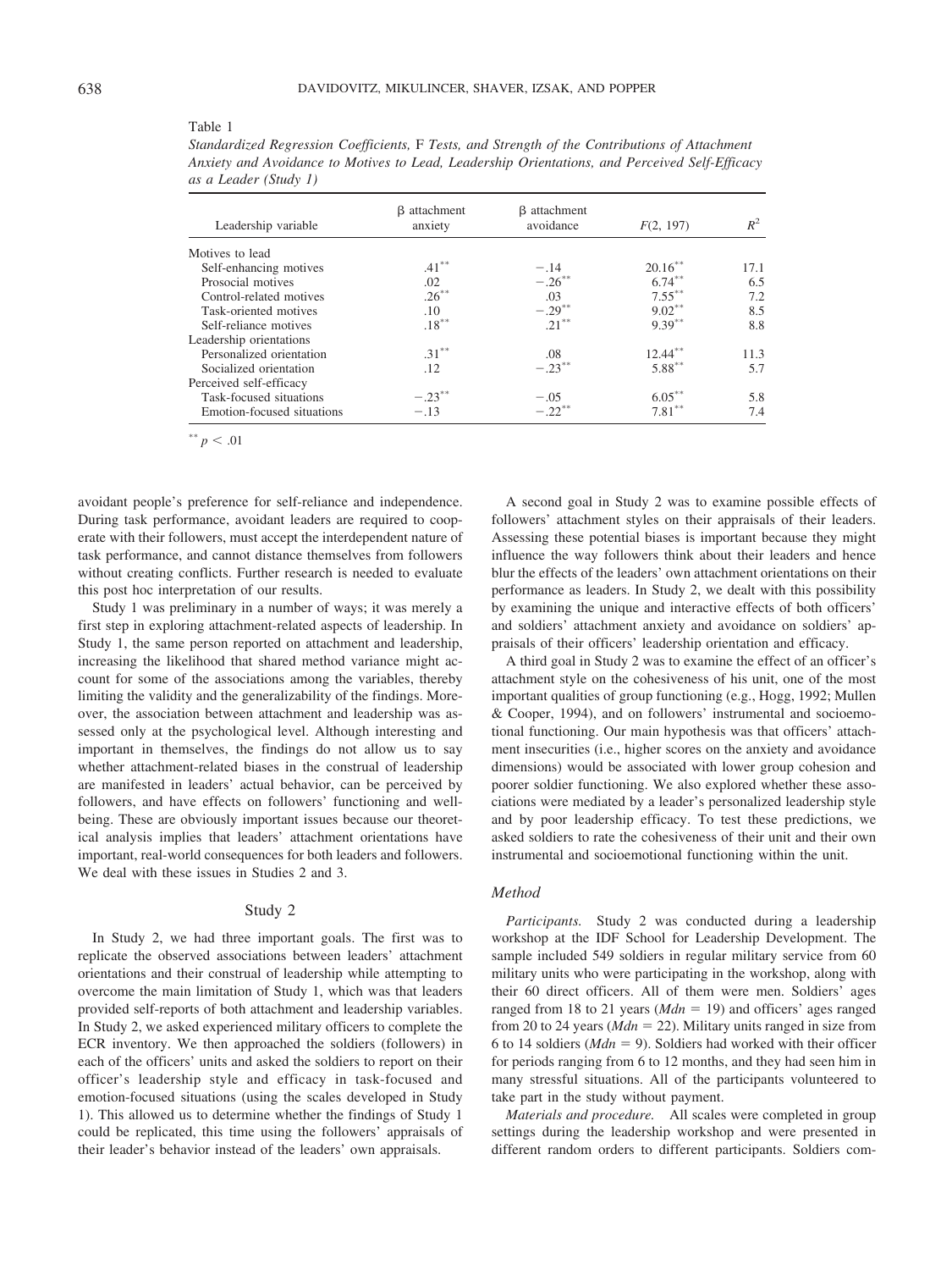pleted scales assessing their own attachment style and the quality of their functioning within their military unit and completed evaluations of their officer's leadership style, his leadership efficacy, and the cohesiveness of the unit. Officers completed only the scales assessing their own attachment orientation.

Soldiers' and officers' attachment orientations were assessed with the ECR inventory described in Study 1. For the soldiers, Cronbach's alphas for the avoidance and anxiety items were .84 and .90, respectively. Among officers, alphas were .81 for avoidance and .87 for anxiety. Two scores were calculated for each soldier and each officer by averaging their scores on the 18 avoidance items and the 18 anxiety items. The correlation between anxiety and avoidance was significant, albeit modest, for the soldiers,  $r(545) = .23$ ,  $p < .01$ , but insignificant and near zero,  $r(58) = .04$ , for the officers. No significant association was found between an officer's attachment scores and his soldiers' attachment scores (averaged within each unit),  $rs < .07$ .

Soldiers' appraisals of their officer's leadership style were assessed with the 30-item scale developed in Study 1. In the Study 2 version of the scale, soldiers were asked to think about their direct officer and to rate the extent to which each of the items described him. A factor analysis of this version of the scale replicated the factor structure of the self-report version used with leaders in Study 1. Specifically, there were two main factors (with eigenvalues  $> 1.0$ ) explaining 46% of the item variance. The first factor (accounting for 34% of the explained variance) included the 19 items tapping the socialized leadership orientation (all loadings  $> 0.40$ ; the second factor (12% of the variance) included the 11 items tapping the personalized leadership orientation (all load $ings > .40$ ). Cronbach's alphas were  $.94$  for the socialized orientation scale and .78 for the personalized orientation scale. Two scores were calculated for each soldier by averaging items loading high on a particular factor.

Soldiers' appraisals of their officer's leadership efficacy were assessed with the 18-item scale developed in Study 1. In the version used in Study 2, soldiers were asked to think about their direct officer and to rate the extent to which each of the items described him. A factor analysis of this version replicated the factor structure of the self-report version used by the leaders in Study 1. Specifically, there were again two main factors (with eigenvalues  $> 1.0$ ) explaining 62% of the item variance. Whereas the first factor (50% of the explained variance) included the 10 items tapping leadership efficacy in emotion-focused situations (loadings  $> .40$ ), the second factor (12% of the explained variance) included the 8 items tapping leadership efficacy in taskfocused situations (loadings > .40). Cronbach's alphas were .93 for officer's efficacy in emotion-focused situations and .89 for officer's efficacy in task-focused situations. Two scores were calculated for each soldier by averaging items that loaded high on a particular factor.

Soldiers' appraisals of the cohesiveness of their military unit were assessed with a 10-item scale developed by Rom and Mikulincer (2003). The scale is based on Stokes's (1983) and Rosenfeld and Gilbert's (1989) conceptualizations of group cohesion and refers to commitment, cooperation, coordination, and consensus. Sample items include the following: "In my unit, we work together," "In my unit, we help each other," and "In my unit, there is a high level of consensus." Participants rated the extent to which each item described their military unit. Ratings were made on a

7-point scale ranging from 1 (*not at all*) to 7 (*very much*). In the Study 2 sample, Cronbach's alpha was .93 for the 10-item scale.

Soldiers' evaluations of their instrumental and socioemotional functioning within the military unit were assessed with a 14-item scale developed by Barry and Stewart (1997). Seven items formed an instrumental functioning subscale (e.g., "I take the work seriously"; "I contribute to the quality of my unit's performance"), and 7 items formed a socioemotional functioning subscale (e.g., "I help members of the unit to work together"; "I stimulate the expression of thoughts and feelings within the unit"). Participants rated the extent to which each item characterized their functioning on a 7-point scale ranging from 1 (*not at all*) to 7 (*very much*). Cronbach's alphas were acceptable for the 7 instrumental functioning items (.70) and the 7 socioemotional functioning items (.76).

## *Results and Discussion*

*Data analysis.* Following the recommendations of Kenny, Mannetti, Pierro, Livi, and Kashy (2002), we analyzed the data using hierarchical linear modeling (HLM; Bryk & Raudenbush, 1992). The data conform to a two-level model. The lower (soldier) level represents the data from the individual soldiers, who were nested within their military units. At this level, we assessed individual soldiers' attachment scores (anxiety, avoidance) and their perceptions of their officers' leadership style and efficacy, their appraisal of their unit's cohesiveness, and their ratings of their own instrumental and socioemotional functioning within the unit. At the upper (unit) level, the data refer to the officers of the military units to which the soldiers were assigned. At this level, we assessed the officers' attachment scores (anxiety, avoidance). To facilitate the interpretation of results, variables at the upper, or military unit, level (the officer's attachment scores) were transformed to *Z* scores, and variables at the lower, or soldier, level were centered, for each soldier, on their unit's mean.

In HLM, the two levels of each analysis are addressed simultaneously in a hierarchically nested data set, which in our case had individual soldiers nested within military units (each with its respective officer). This statistical procedure provided independent coefficients for the relations among constructs at the lower level (within-unit associations between soldiers' attachment scores and appraisals of their officer's leadership style and efficacy, the unit's cohesion, and their own functioning) and modeled these relations at the upper level (between-unit effects) with maximum likelihood estimation. Following this procedure, we examined (a) the association between the soldiers' attachment orientations and their appraisals of their officers, the unit cohesion, and the soldiers' own functioning across units; (b) the effects of the officers' attachment orientations on the soldiers' appraisals of their officers, the unit cohesion, and the soldiers' own functioning; and (c) the contribution of the officers' attachment orientations to the within-group associations between the soldiers' attachment orientations and the soldiers' appraisals of their officer, the unit cohesion, and the soldiers' own functioning.

To make clear how we used HLM, we present, below, the equations used for predicting the soldiers' appraisals of their instrumental functioning. At the soldier level (the lower level) of the analysis, we predicted soldiers' perceptions of their instrumental functioning from the soldiers' own attachment scores, using the following equation: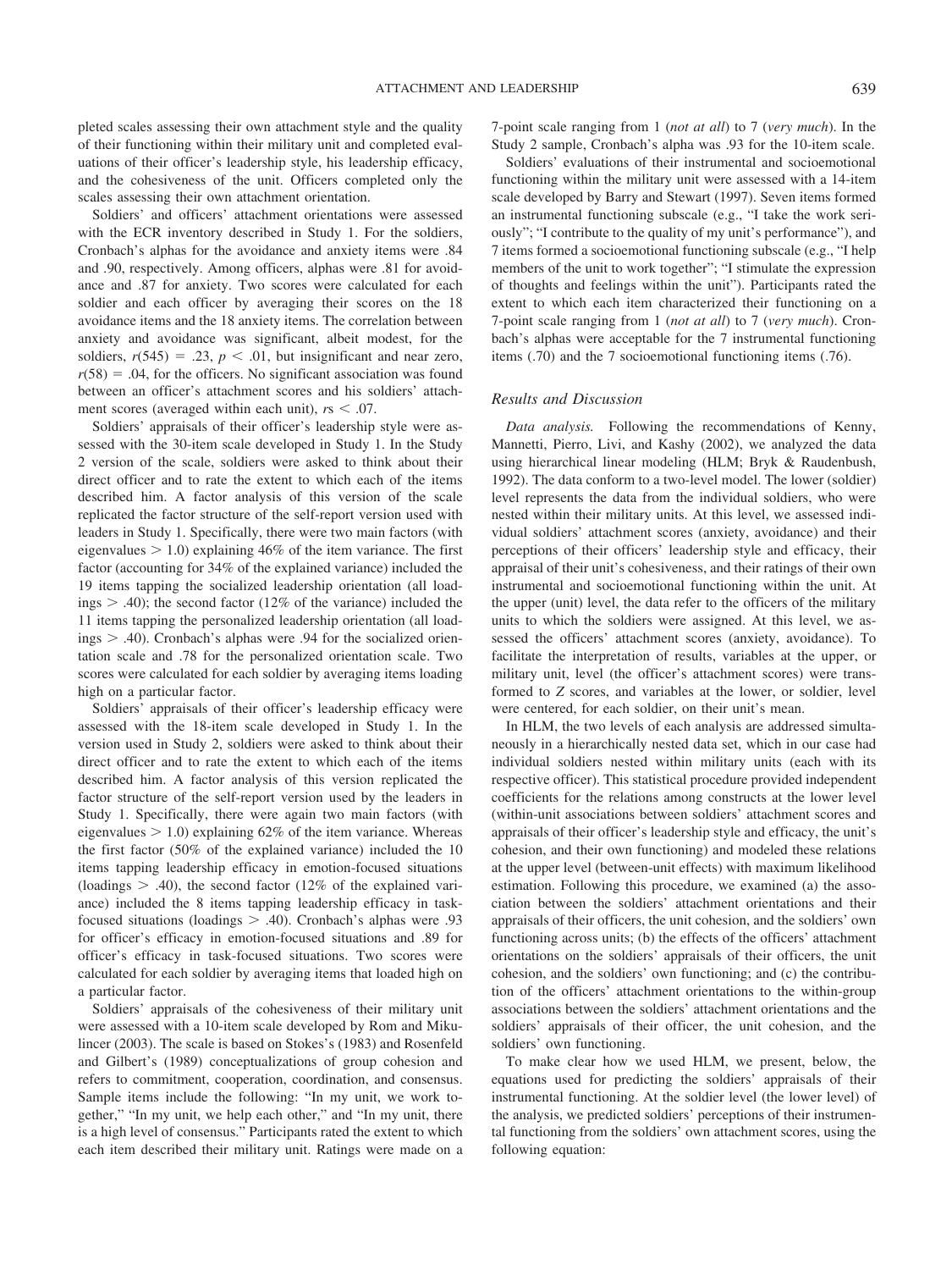$$
INS_{ij} = b_{0j} + b_{1j} ANX_{ij} + b_{2j} AVO_{ij} + e_{ij},
$$
 (1)

where  $INS_{ii}$  refers to a soldier's appraisal of his instrumental functioning in a given unit (i.e., the *i*th participant in the *j*th unit);  $b_{0i}$  refers to that unit's average appraisal of instrumental functioning across all unit members; ANX*ij* and AVO*ij* are the attachment scores of that soldier in that unit;  $b_{1j}$  and  $b_{2j}$  are the regression coefficients indicating the degree of change in the appraisal of instrumental functioning produced by a one-unit change in each of the attachment scores for a given soldier; and  $e_{ij}$  is error.

In examining unit-level (i.e., upper-level) effects, we computed a constant  $(b_{0j})$  and slope terms  $(b_{1j}, b_{2j})$  for each military unit. The constant term (or intercept) for each military unit,  $b_{0j}$ , is represented as

$$
b_{0j} = a_0 + a_1 \text{ OANX}_j + a_2 \text{ OAVO}_j + u_{0j}, \tag{2}
$$

where  $a_0$  refers to the sample-wide mean appraisal of the soldiers' instrumental functioning; OANX*<sup>j</sup>* and OAVO*<sup>j</sup>* are the attachment scores (anxiety, avoidance) of the officer of unit  $j$ ;  $a_1$  and  $a_2$  are the regression coefficients indicating the degree of change in the soldiers' appraisal of their instrumental functioning produced by a one-unit change in each of the attachment scores of the officer; and  $u_{0j}$  is error.

The slope of the association between soldiers' attachment anxiety and their appraisal of instrumental functioning,  $b_{1j}$ , is

$$
b_{1j} = c_0 + c_1 \text{ OANX}_j + c_2 \text{ OAVO}_j + u_{1j}, \quad (3a)
$$

where  $c_0$  represents the average effect of soldiers' attachment anxiety on their appraisal of instrumental functioning in the entire sample (across military units); OANX*<sup>j</sup>* and OAVO*<sup>j</sup>* are the attachment scores (anxiety, avoidance) of the officer of unit *j*;  $c_1$  and  $c_2$ are the regression coefficients indicating the degree of change in the association (slope) between soldiers' attachment anxiety and the appraisal of their instrumental functioning within a military unit produced by changes in each of the attachment scores of the officer of that unit; and  $u_{1i}$  is error.

The slope of the association between soldiers' attachment avoidance and their appraisal of instrumental functioning,  $b_{2j}$ , is

$$
b_{2j} = d_0 + d_1 \text{ OANX}_j + d_2 \text{ OAVO}_j + u_{2j},
$$
 (3b)

where  $d_0$  represents the average effect of soldiers' attachment avoidance on their appraisal of instrumental functioning in the entire sample (across military units); OANX*<sup>j</sup>* and OAVO*<sup>j</sup>* are the attachment scores (anxiety, avoidance) of the officer of unit  $j$ ,  $d_1$ and  $d<sub>2</sub>$  are the regression coefficients indicating the degree of change in the association (slope) between soldiers' attachment avoidance and the appraisal of their instrumental functioning within a military unit, produced by changes in each of the attachment scores of the officer of that unit; and  $u_{2i}$  is error.

These equations allowed us to examine questions at both the soldier level and the military unit level. The soldier-level question, "Did soldiers' attachment anxiety and avoidance affect their instrumental functioning?" was assessed with the sample-average slopes,  $c_0$  and  $d_0$ , from Equations 3a and 3b. The military-unitlevel question, "Did an officer's attachment anxiety and avoidance affect soldiers' instrumental functioning?" was assessed with the intercept terms  $a_1$  and  $a_2$  from Equation 2. A third question was asked about the interaction between the upper and lower levels: "Did the associations between soldiers' attachment scores and their instrumental functioning vary in magnitude as a function of the officer's attachment anxiety and avoidance?" The terms  $c_1, c_2$ ,  $d_1$  and  $d_2$  in Equations 3a and 3b provided the appropriate tests to answer this question. These terms reflected the extent to which the officers' attachment scores significantly moderated the within-unit associations between the soldiers' attachment scores (anxiety, avoidance) and their instrumental functioning.

*Soldiers' appraisals of their officer's leadership style.* The HLM analyses revealed that both officers' and soldiers' attachment scores contributed to soldiers' appraisals of their officer's leadership style (see Table 2). At the military unit level, the observed effects of the officer's attachment scores replicated and extended the findings of Study 1 (see coefficients in Table 2). First, the higher the officer's self-reported attachment anxiety, the

Table 2

*Hierarchical Linear Modeling Coefficients Predicting Soldiers' Ratings From Their Own and Their Officers' Attachment Scores (Study 2)*

| Effects              | Appraisals of officer's<br>style |           | Appraisals of officer's<br>efficacy |           |                                | Self-reports of<br>functioning |             |
|----------------------|----------------------------------|-----------|-------------------------------------|-----------|--------------------------------|--------------------------------|-------------|
|                      | Personal                         | Social    | Emotion                             | Task      | Appraisals of<br>unit cohesion | Task                           | Social      |
| Officer's attachment |                                  |           |                                     |           |                                |                                |             |
| Anxiety              | $.20*$                           | .15       | .10                                 | $-.34***$ | $-.10$                         | $-.45***$                      | $.29***$    |
| Avoidance            | .11                              | $-.35***$ | $-.42**$                            | $-.08$    | $-.41***$                      | $-.03$                         | $-.40**$    |
| Soldier's attachment |                                  |           |                                     |           |                                |                                |             |
| Anxiety              | $-.04$                           | .07       | .03                                 | .03       | $-.12**$                       | $-.02$                         | $-.03$      |
| Avoidance            | $21***$                          | $-.23***$ | $-.26***$                           | $-.23***$ | $-.16***$                      | $-.10^{**}$                    | $-.10^{**}$ |
| Interaction terms    |                                  |           |                                     |           |                                |                                |             |
| $OANX \times SANX$   | $-.08$                           | .01       | .03                                 | $-.01$    | .05                            | .03                            | $-.04$      |
| $OANX \times SAVO$   | $-.01$                           | $-.01$    | .07                                 | $-.03$    | $-.01$                         | .04                            | .02         |
| $OAVO \times SANK$   | .06                              | .03       | .06                                 | .04       | .08                            | .06                            | .01         |
| $OAVO \times SAVO$   | $-.01$                           | .02       | .07                                 | .04       | .05                            | $-.01$                         | $-.04$      |

*Note.* OANX = officer's anxiety; OAVO = officer's avoidance; SANX = soldier's anxiety; and SAVO = soldier's avoidance.  $* p < .01$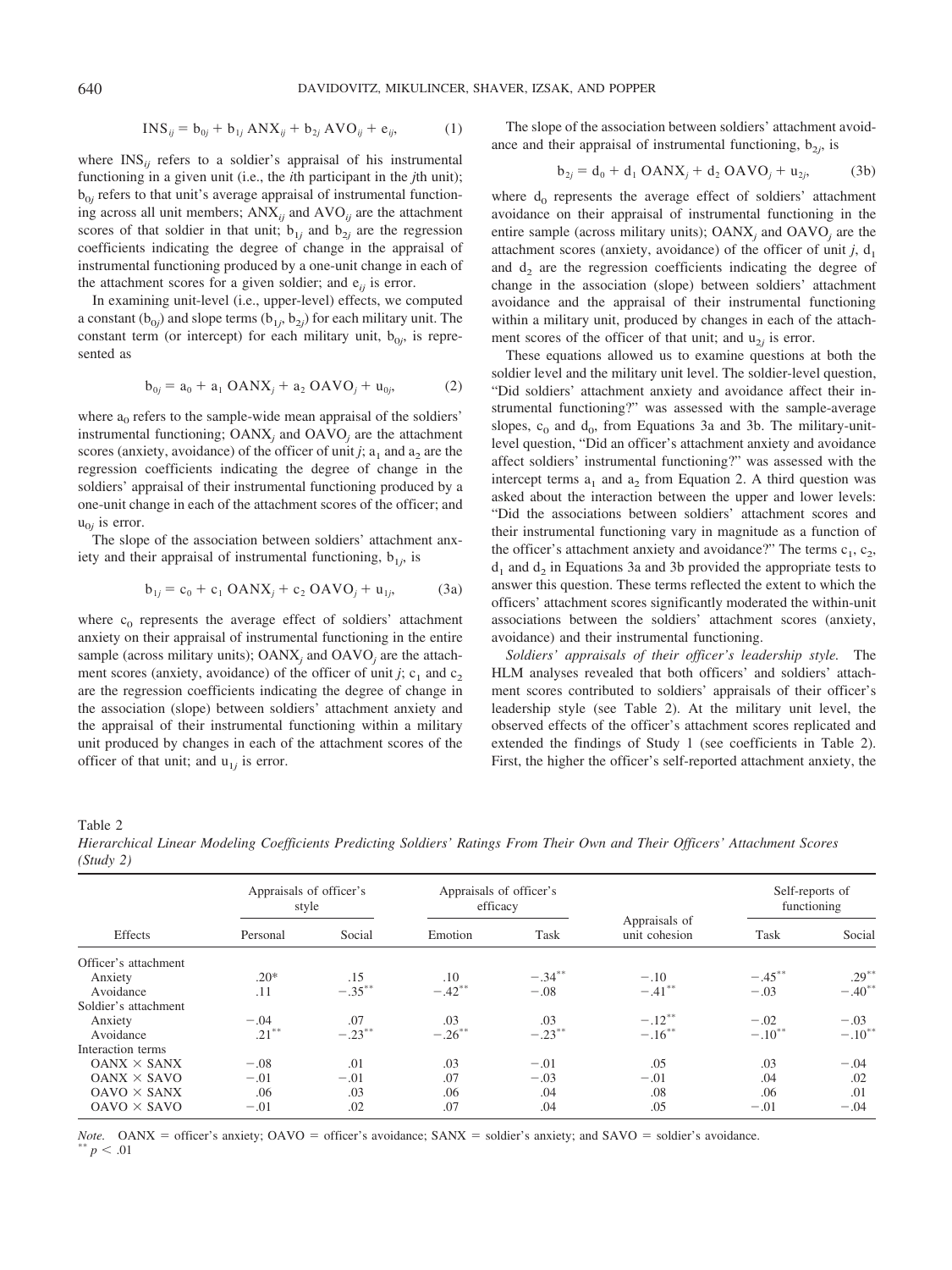higher his level of personalized leadership, as reported by the soldiers in his unit. Second, the higher the officer's self-reported avoidant attachment orientation, the lower his level of socialized leadership, as reported by the soldiers in his unit. The HLM analyses also revealed subjective biases in soldiers' appraisals of their officer's leadership style: The more avoidant the soldier, the more he appraised the officer as using a personalized leadership style and the less he appraised the officer as using a socialized style (see Table 2). The HLM analyses revealed no significant interactions between soldiers' and officers' attachment scores (see Table 2).

*Soldiers' appraisals of their officer's leadership efficacy.* The HLM analyses also revealed that both officer's and soldiers' attachment scores contributed significantly to soldiers' appraisals of their officer's leadership efficacy (see Table 2). At the military unit level, the effects of officer's attachment orientation replicated and extended the findings of Study 1 (see Table 2). First, the higher the officer's avoidant attachment score, the lower his leadership efficacy in emotion-focused situations, as assessed by his followers. Second, the higher the officer's attachment anxiety, the lower his leadership efficacy in task-focused situations, again as assessed by his followers. At the soldier level, there were significant effects of soldiers' avoidant attachment orientation: The higher the soldiers' avoidance scores, the lower were their appraisals of their officer's ability to lead in both task-focused and emotion-focused situations (see Table 2). There were no significant interactions between soldiers' and officers' attachment scores (see Table 2).

*Soldiers' appraisals of their military unit's cohesion.* As can be seen in Table 2, the higher the officer's avoidant attachment score, the less cohesive was his military unit, according to the unit members' ratings. At the soldier level, there were effects of the soldiers' attachment anxiety and avoidance: The more insecure the soldiers (on both attachment dimensions), the less cohesive they thought their unit was. None of the interactions between soldiers' and officers' attachment scores was significant (see Table 2).

*Soldiers' ratings of their own functioning.* With regard to soldiers' ratings of their own instrumental functioning, the HLM analysis yielded a significant effect of their officer's attachment anxiety: The higher the officer's anxiety, the lower was his soldiers' self-rated instrumental functioning (see Table 2). This analysis also yielded a significant effect of soldiers' avoidance: The higher their avoidance, the lower they rated their own instrumental functioning (see Table 2). No other effects on instrumental functioning were significant.

With regard to soldiers' ratings of their own socioemotional functioning, the HLM analysis yielded significant effects in the opposite directions for the officer's attachment anxiety and avoidance. Greater self-rated officer avoidance was significantly, negatively associated with soldiers' self-rated socioemotional functioning, whereas greater self-rated officer attachment anxiety was significantly, positively associated with soldiers' self-rated socioemotional functioning (see Table 2). There was also a significant effect for the soldiers' own avoidant attachment style: The higher their level of avoidance, the lower was their self-rated socioemotional functioning (see Table 2). No other effects on socioemotional functioning were significant.

*Mediational analyses.* Having shown that officers' attachment scores were significantly related to soldiers' appraisals of their officer's leadership orientation and efficacy as well as the soldiers' own appraisals of their military unit's cohesion and their own functioning, we were able to examine the mediational hypothesis that an officer's leadership orientation and efficacy mediated the effects of the officer's attachment insecurities on group cohesion and on unit members' functioning. However, before testing this mediational hypothesis, we examined whether soldiers' appraisals of their officer's leadership orientation and efficacy were associated with the soldiers' appraisal of their military unit's cohesion and their own functioning. In fact, before mediation can be demonstrated, soldiers' appraisals of their officer's leadership orientation and efficacy need to be significantly associated not only with the predictor variables— officer's attachment scores— but also with the outcome variables: military unit cohesion and soldiers' functioning.

With regard to soldiers' appraisals of their military unit's cohesion and their own socioemotional functioning, Pearson correlations revealed significant associations with appraisals both of their officer's socialized leadership orientation and of their officer's leadership efficacy in emotion-focused situations, with *r*s ranging from .24 to .31,  $ps < .01$ . The higher the soldiers' appraisals of their officer's socialized leadership orientation and efficacy in emotion-focused situations, the higher were their appraisals of their unit's cohesion and their own socioemotional functioning. Appraisals of the officer's personalized leadership orientation and efficacy to lead in task-focused situations were not significantly associated with the soldiers' appraisals of their military unit's cohesion or their own socioemotional functioning, so these variables could not be viewed as mediators of the effects of officer's attachment orientation.

We therefore conducted HLM analyses examining the unique effects of officer's attachment scores (anxiety, avoidance) on soldiers' appraisal of military unit cohesion and their own socioemotional functioning, while controlling for the contribution of soldiers' appraisals of officer's socialized leadership orientation and efficacy in emotion-focused situations. The results indicated that these variables served as partial mediators of the effects of the officer's avoidant attachment. Specifically, although the unique effects of the officer's avoidance on the soldiers' appraisals of military unit cohesion and their own socioemotional functioning were still significant, their strength was weakened (from  $\gamma = -.41$ ) to  $\gamma = -.30$ , for appraisals of unit cohesion; from  $\gamma = -.40$  to  $y = -.32$ , for reports of socio-emotional functioning) after controlling for soldiers' appraisals of officer's socialized leadership orientation and efficacy in emotion-focused situations.

The HLM analysis also revealed that soldiers' appraisals of their officer's socialized orientation and leadership efficacy in emotionfocused situations did not mediate the effects of their officer's attachment anxiety on their own self-rated socioemotional functioning. The unique effect of the officer's attachment anxiety on the soldiers' ratings of their socioemotional functioning was essentially the same before and after controlling for the soldiers' appraisals of their officer's socialized orientation and efficacy in emotion-focused situations ( $\gamma s$  of .29 and .28).

With regard to soldiers' appraisals of their own instrumental functioning, Pearson correlations yielded a significant association only with appraisals of officer's leadership efficacy in taskfocused situations,  $r(547) = .36$ ,  $p < .01$ . The higher the soldiers' appraisals of their officer's efficacy in task-focused situations, the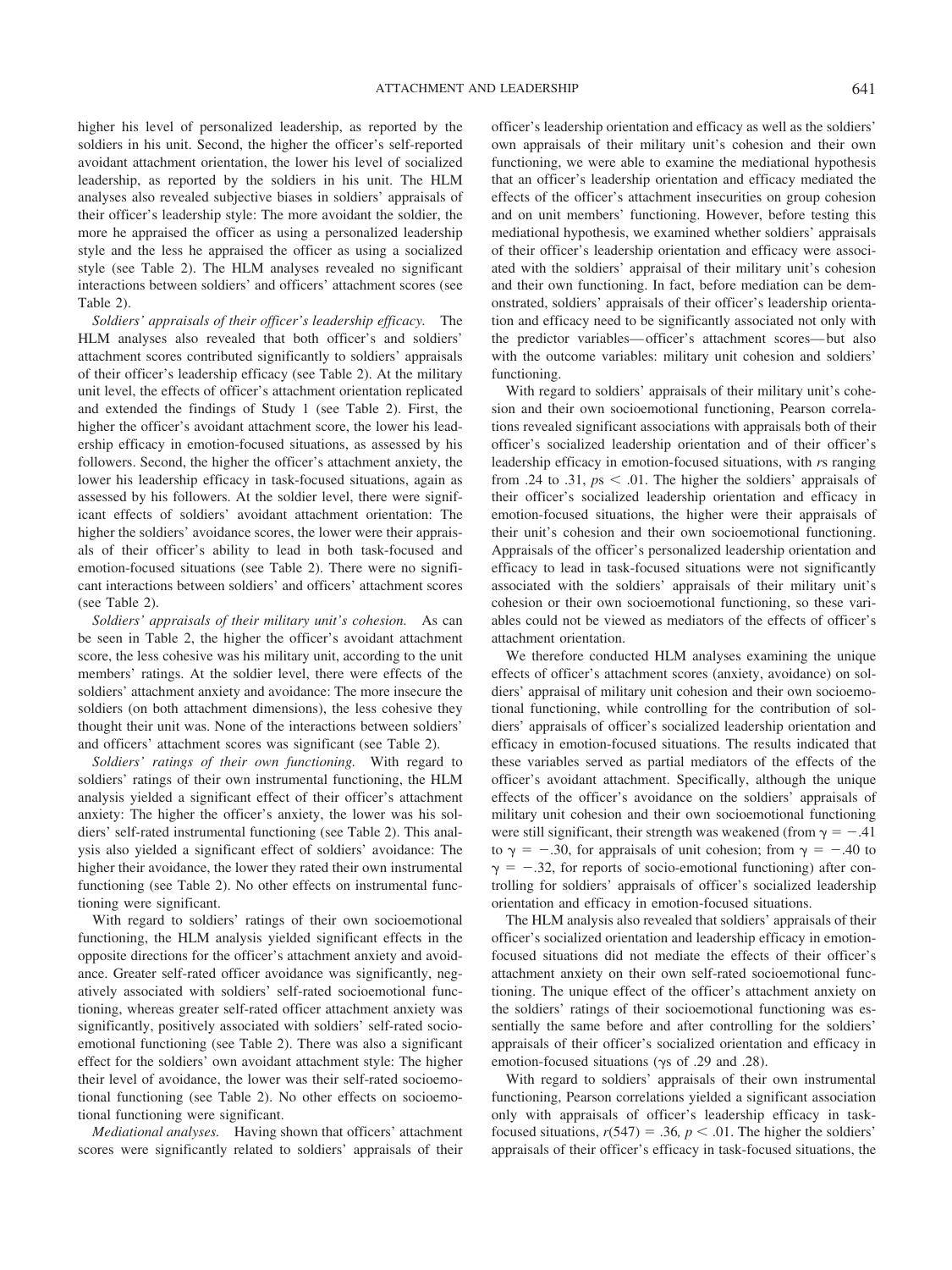higher their appraisals of their own instrumental functioning. No other variables were significantly associated with soldiers' appraisals of their own instrumental functioning, so no other variables could be viewed as mediators of the effects of the officer's attachment orientation.

We therefore conducted an HLM analysis examining the unique effects of the officer's attachment scores (anxiety, avoidance) on the soldiers' appraisal of their own instrumental functioning, while controlling for the contribution of the soldiers' appraisals of their officer's leadership efficacy in task-focused situations. The results indicated that this variable acted as a partial mediator of the effects of the officer's anxious attachment. Specifically, although the unique effect of the officer's anxiety on the soldiers' reports of their own instrumental functioning was still significant, its strength was weakened after controlling for the soldiers' appraisals of their officer's leadership efficacy in task-focused situations (from  $\gamma$  =  $-.45$  to  $\gamma = -.36$ ).

*Conclusions.* These complex but theoretically sensible results extend the findings of Study 1 to the interpersonal realm, showing that the associations between attachment orientation and leadership variables detected in leaders' self-reports were replicated in followers' appraisals. Specifically, soldiers in units led by an officer scoring high on avoidant attachment tended to appraise him as exhibiting a less socialized leadership style and to report serious doubts about his leadership efficacy in emotion-focused situations. Soldiers of an officer scoring high on attachment anxiety tended to appraise him as exhibiting a more personalized leadership style and to report serious doubts about his leadership efficacy in task-focused situations. Thus, both leaders and followers noticed the same kinds of leadership qualities when leaders had a particular pattern of scores on the attachment anxiety and avoidance dimensions. The findings also reveal the serious negative consequences that a leader's avoidance can have on his followers' functioning. Specifically, an officer's avoidance had a negative effect on the soldiers' appraisals of their military unit's cohesion and on the soldier's own socioemotional functioning. However, these negative effects were not entirely mediated by avoidant officers' less socialized leadership orientations and lower efficacy in dealing with emotion-focused situations. It seems that an officer's avoidance had a direct effect (or an effect mediated by unmeasured variables) on the soldiers' functioning.

With regard to leaders' attachment anxiety, the findings reveal a more complex pattern of effects on followers' functioning. On the one hand, we observed the predicted negative effect of officer's attachment anxiety on soldiers' instrumental functioning, which was partially mediated by their appraisal of the anxious officer as less efficacious in task-focused situations. On the other hand, we found an unexpected positive effect of officer's attachment anxiety on soldiers' socioemotional functioning. Interestingly, this unexpected finding was not mediated by leadership constructs. We deal with this unexpected finding in the General Discussion section.

Beyond the effects of the leaders' attachment orientations, there were also the effects of the followers' own attachment orientations. Whereas the soldiers' attachment anxiety had a negative effect only on their appraisal of group cohesion, the soldiers' avoidance had pervasive effects on all of the assessed variables. Specifically, soldiers' avoidant attachment orientation was associated with more negative appraisals of their officer's personalized leadership qualities and more negative assessments of his ability to lead in both task-focused and emotion-focused situations. This pattern of appraisal fits well with avoidant individuals' well-documented negative mental representations of others (e.g., Bartholomew & Horowitz, 1991; Collins & Read, 1990). In addition, soldiers' avoidant attachment scores were associated with more negative appraisals of group cohesion and poorer functioning within the group. These negative appraisals fit well with Rom and Mikulincer's (2003) findings concerning the relatively poor functioning of avoidant soldiers within their units. In fact, it is interesting to see how well the findings correspond across the two sets of studies and across leaders and followers in the present studies. It is also interesting that soldiers' avoidance did not interact with their officers' avoidance. The two effects were statistically independent and made joint contributions to soldiers' functioning. This means that the poorest contributions of soldiers to the emotional climate and cohesion of their unit were observed when soldiers high on avoidance were paired with an officer who was also high on avoidance.

#### Study 3

In Study 3, we further examined the effects of a leader's attachment style on the followers' construal of leadership and on their well-being. Study 3 differed from Study 2 in four major ways. First, rather than focusing on leadership style and efficacy, we examined a novel leadership construct derived directly from attachment theory: a leader's ability to serve as a security-providing attachment figure (i.e., the leader's ability and willingness to be available in times of need and to accept and care for his or her followers rather than rejecting and criticizing them). Second, rather than assessing followers' functioning within a group, we examined their reports of mental health. Third, rather than assessing leadership and personal functioning variables in a relatively safe and calm setting (a leadership workshop), we assessed them during a highly stressful period of combat training that might be expected to have serious effects on followers' mental health. During such a period, a leader's functioning as a security provider may be especially important for followers' emotional well-being. Fourth, rather than collecting all of the data at the same time, in a cross-sectional design, we used a prospective short-term longitudinal design in which leaders' and followers' attachment orientations were assessed at the beginning of a stressful period, and changes in mental health were assessed 2 months and 4 months later, while the stress was continuing.

In Study 3, we approached IDF recruits and their direct officers at the beginning of a 6-month period of intensive combat training— one of the most highly demanding and stressful experiences in the lives of young adult Israelis—and we asked them to describe their attachment styles. At the same time, soldiers were asked to complete a self-report measure of baseline mental heath. After 2 months, the soldiers reported on their mental health again and provided appraisals of their officer as a security provider. We predicted that an officer's attachment anxiety and avoidance would be associated with poorer appraisals by his soldiers of his ability and willingness to provide a sense of security during combat training and also with deterioration in the soldiers' mental health and well-being during the 2 months of combat training.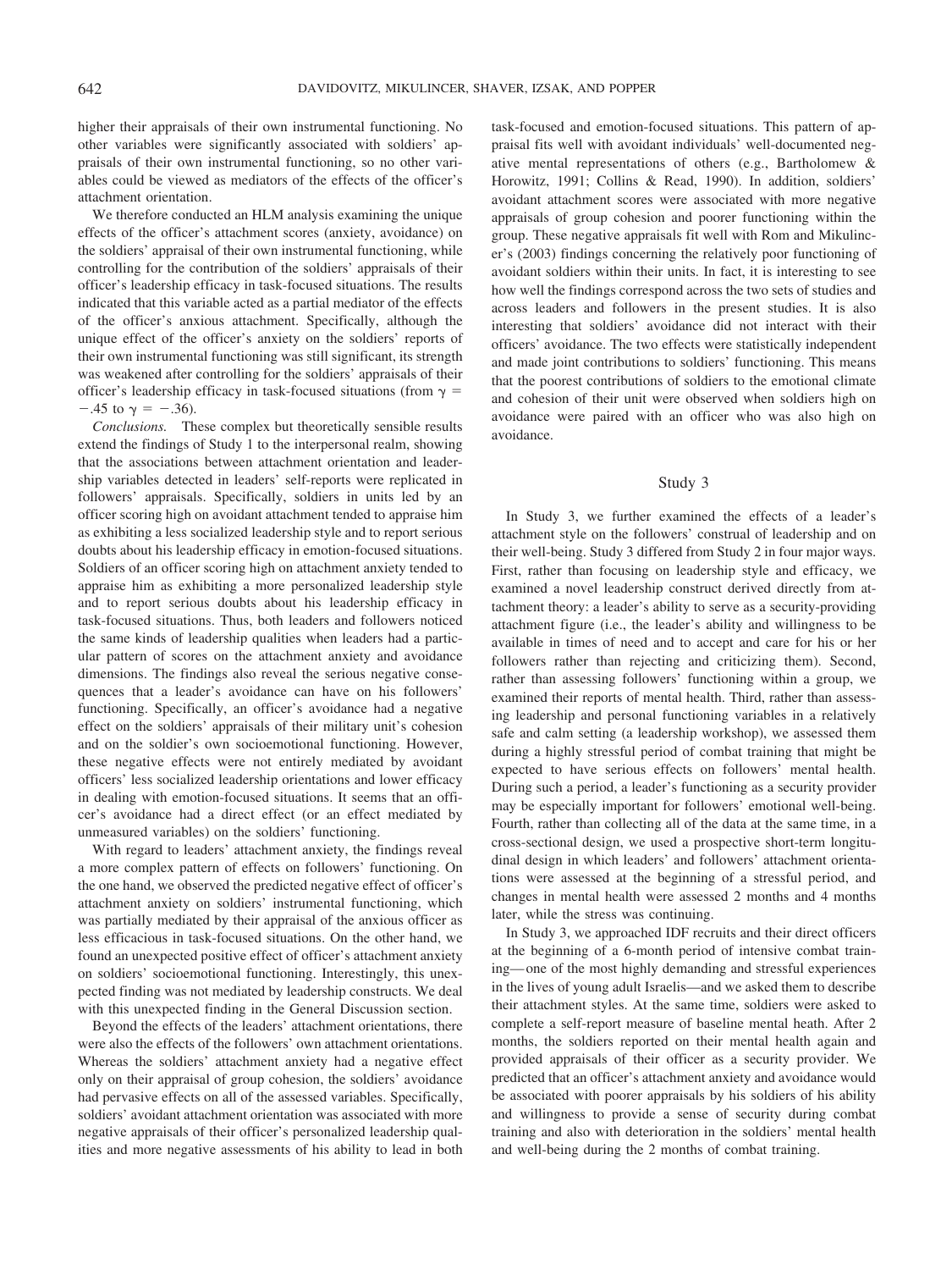#### *Method*

*Participants.* The sample consisted of 541 male Israeli soldiers who were 18 years old and who were from 72 different military units of the IDF.<sup>3</sup> All were beginning their 3-year regular service in the IDF and undergoing 6 months of intensive combat training. Before beginning this training, all participants underwent the IDF's rigorous screening, which included measures of physical health, mental ability, and social functioning and adjustment, and all were found to be suitable for service in combat units. All of the soldiers were single, most of them (82%) resided in urban areas, and most (85%) had completed high school. The sample also included the 72 direct officers that commanded the 541 soldiers' units during combat training. All of the officers were men aged 20 to 25 years ( $Mdn = 22$ ). The sizes of their military units ranged from 6 to 13 soldiers  $(Mdn = 7)$ . Both soldiers and officers participated in the study without payment.

*Materials and procedure.* After receiving permission from military authorities, we approached the soldiers and officers at their military bases, briefly explained the purpose of the study, and solicited their voluntary participation. Only a handful of soldiers declined. Both soldiers and officers were asked to write their identification number on the form so that questionnaires from different occasions could be matched up for analysis. They were assured (honestly) that their responses would not be disclosed to military authorities and would not influence their future in the army. Soldiers were questioned twice: during the first 3 days of combat training (Time 1) and again 2 months later (Time 2), while training continued. At Time 1, soldiers completed scales assessing attachment style and mental health. At Time 2, they reported on their current mental health and provided appraisals of their officer's performance as a security-providing figure. Officers were approached individually and only once, at the beginning of the combat training period, and were asked to complete a brief scale measuring their attachment style.

Soldiers' and officers' attachment anxiety and avoidance were assessed at Time 1 with Hazan and Shaver's (1987) prototype descriptions of how people typically feel in close relationships—a predecessor of the ECR scales used in Studies 1 and 2. Participants received a description of the avoidant prototype and a description of the anxious prototype (see Hazan & Shaver, 1987, for detailed wording) and were asked to rate the extent to which each description described their own thoughts, feelings, and behavior in close relationships. Ratings were made on a 7-point scale ranging from 1 (*not at all*) to 7 (*very much*). This brief measure was used because of the constraints imposed by conducting research on military bases at a demanding time and because of our need to gain officers' cooperation with the study. According to this measure, the correlation between anxiety and avoidance was moderate and significant among soldiers,  $r(539) = .36$ ,  $p < .01$ , but near zero and not significant among officers,  $r(70) = .04$ . Correlations between officer's attachment scores and soldiers' attachment scores (averaged within a unit) were small and not significant, *r*s .05.

Soldiers' mental health was assessed at both times (Time 1, Time 2) with a brief version of the Mental Health Inventory (MHI; Florian & Drory, 1990; Veit & Ware, 1983). We included 15 items in this brief version, each answered on a 6-point scale ranging from *complete confirmation* (6) to *complete rejection* (1) of the item's applicability to the participant over the preceding 2 weeks. The MHI consists of 6 positive-state items indicating psychological well-being (e.g., "I feel relaxed and calm"; "I enjoy things that I do") and 9 negative-state items indicating psychological distress ("I feel depressed"; "I feel tense"). Cronbach's alphas were high for the 15 items at both times (.93 at Time 1, .94 at Time 2), after we reverse-scored the distress items. We therefore computed a total mental health score for each soldier at each time point by averaging the 15 items (as recommended by Veit & Ware, 1983). Scores at the two time points were significantly correlated, *r*(539)  $=$  .39,  $p < .01$ , indicating some stability in emotional well-being, or mental health, but with sufficient change to allow us to assess effects of the independent variables.

Soldiers' appraisals, at Time 2, of their officer's provision of a sense of security during training were assessed with a 20-item scale created especially for this study. The scale was constructed based on previous scales designed to measure parenting and caregiving (e.g., Carnelley, Pietromonaco, & Jaffe, 1996; Kunce & Shaver, 1994) and on in-depth interviews of officers and soldiers. Items tap the degree to which soldiers perceived their officer as an accepting figure who was accessible in times of need, who showed concern for his soldiers, and who placed trust in them (e.g., "My officer realizes when I'm upset or worried about something"; "When I'm troubled or upset, my officer is ready to listen and help me"; "My officer is supportive of my own efforts to solve problems"). Participants were asked to rate the extent to which each of the 20 items described their direct officer's behavior during combat training. Ratings were made on a 7-point scale ranging from 1 (*not at all*) to 7 (*very much*). Cronbach's alpha for the 20 items was high (.94). A total score was computed for each soldier by averaging the 20 items.

#### *Results and Discussion*

The data were analyzed using the same HLM techniques and equations described in Study 2. Specifically, we examined (a) the unique effects of the officer's attachment anxiety and avoidance on the soldiers' ratings of mental health as well as the soldiers' appraisals of their officer's provision of security (at the military unit level); (b) the unique effects of the soldiers' attachment anxiety and avoidance on their own ratings of mental health and their appraisals of their officer's functioning (soldier level); and (c) the interactive effects of the officer's and soldiers' attachment scores. The parameters of these analyses were the same as the ones described in Study 2.

*Soldiers' appraisals of their officer's functioning as a securityproviding figure.* As shown in Table 3, HLM analyses yielded significant unique effects of the officer's avoidant attachment style on the soldiers' appraisals of the officer's performance as a secu-

<sup>3</sup> Originally, 634 soldiers from 78 different military units and their direct officers completed the questionnaires at the beginning of training. In the second wave of measurement (2 months later), we lost 93 soldiers because of logistical problems, the dissolution of 6 units, and soldiers dropping out of training. No significant differences were found between these 93 soldiers and the remaining 541 soldiers in their attachment orientations or mental health at the beginning of the training period. Therefore, only the 541 soldiers who completed scales in both waves of measurement were included in the sample.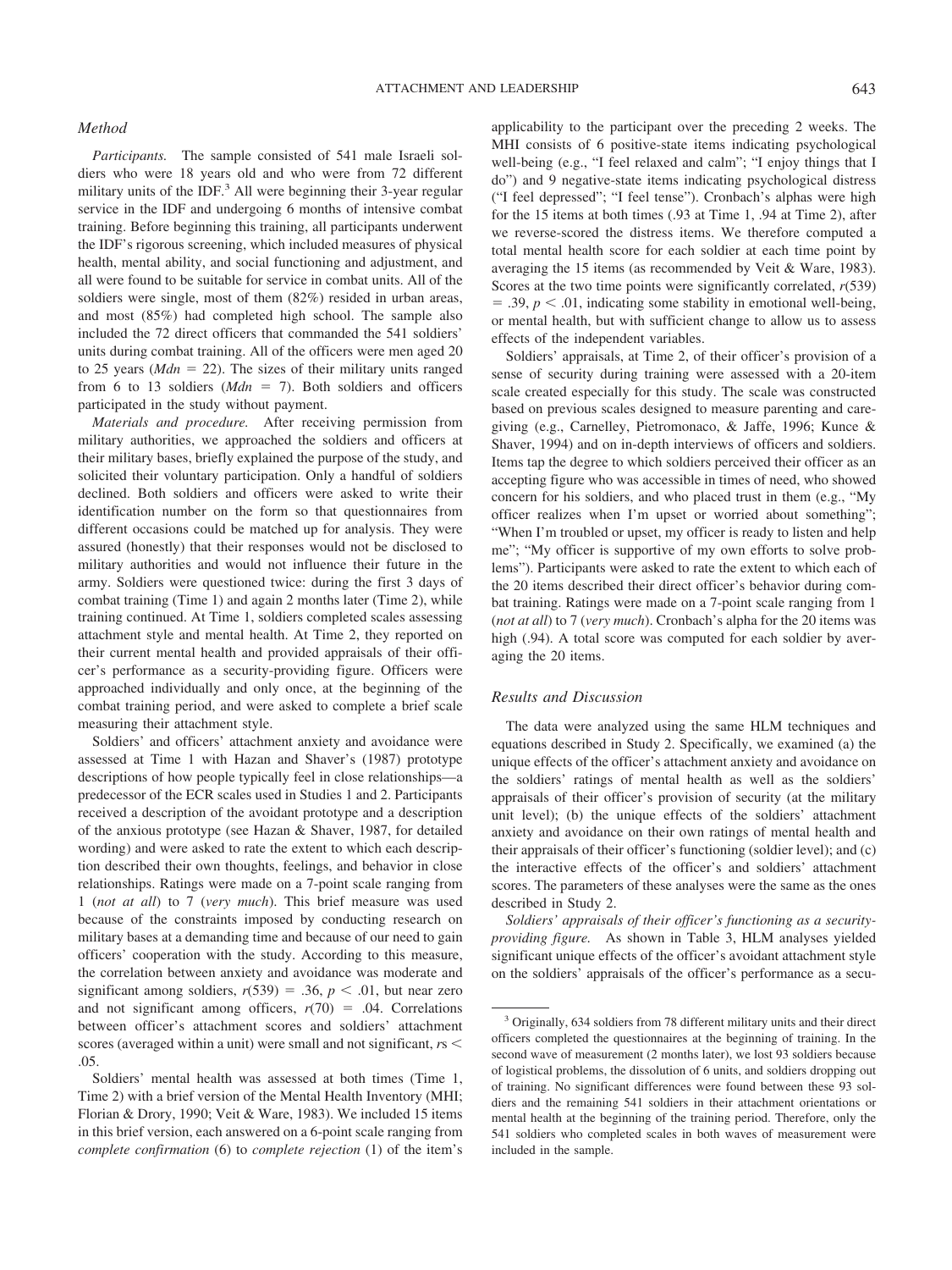Table 3

*Hierarchical Linear Modeling Coefficients Predicting Soldiers' Ratings From Their Own and Their Officers' Attachment Scores (Study 3)*

| Officer's<br>functioning as<br>a secure base | Mental<br>health at<br>Time 1 | Changes in<br>mental health<br>at Time 2 |  |
|----------------------------------------------|-------------------------------|------------------------------------------|--|
|                                              |                               |                                          |  |
| $-.01$                                       | .01                           | $-.01$                                   |  |
| $-52**$                                      | .01                           | $-.16***$                                |  |
|                                              |                               |                                          |  |
| $-.06$ <sup>**</sup>                         | $-.07$ <sup>**</sup>          | $-.01$                                   |  |
| $-.04*$                                      | $-.01$                        | $-.04*$                                  |  |
|                                              |                               |                                          |  |
| .02                                          | $-.01$                        | $-.02$                                   |  |
| .01                                          | .01                           | .01                                      |  |
| .01                                          | .01                           | $-.06***$                                |  |
| $-.01$                                       | $-.02$                        | $-.04*$                                  |  |
|                                              |                               |                                          |  |

*Note.* OANX = officer's anxiety; OAVO = officer's avoidance; SANX = soldier's anxiety; and SAVO = soldier's avoidance.  $p < .05$ . \*\*  $p < .01$ .

rity provider. The higher the officer's avoidance (reported by him), the less his soldiers viewed him as an accepting, available, sensitive, and responsive figure. As in Study 2, the HLM analyses also revealed subjective biases in soldiers' appraisals of their officer (see Table 3). Soldiers' attachment anxiety and avoidance were significantly associated with lower appraisals of their officer's performance as a security provider. No other effects on officer appraisals were significant.

*Soldiers' mental health.* Before examining whether officers' attachment orientations had a significant effect on changes in soldiers' reported mental health during combat training (changes from Time 1 to Time 2), we conducted a preliminary analysis of soldiers' differences in mental health at the beginning of training (Time 1) as a function of both soldiers' and officers' attachment scores. This HLM analysis revealed a frequently observed association between attachment anxiety and mental health (see Mikulincer & Shaver, 2003, 2007, for reviews): The higher the soldiers' attachment anxiety, the lower their reported mental health at the beginning of combat training (see Table 3). Soldier's avoidance was not significantly related to mental health at Time 1. It is important to note that there were no significant military unit-level effects of the officer's attachment scores on the soldiers' ratings of mental health at Time 1 (see Table 3), as there should not have been, given that the soldiers hardly knew their officers at this early point in training.

To examine the contribution of soldiers' and officers' attachment scores to changes in soldiers' ratings of mental health from Time 1 to Time 2, we carried out the following computations. First, we performed a regression analysis to predict mental health at Time 2 from mental health at Time 1. Second, we calculated, for each soldier, the residual component of mental health at Time 2 not explained by mental health at Time 1 (actual scores at Time 2 minus predicted score based on Time 1 score). Third, we performed an HLM analysis on these residual scores to determine the extent to which officers' and soldiers' attachment scores explained variations in soldiers' mental health at Time 2 that were not explained by baseline ratings at Time 1. In other words, this analysis examined the contributions of the officers' and soldiers' attachment scores to changes in soldiers' mental health during 2 months of combat training.

The HLM analysis yielded significant, unique effects for both officers' and soldiers' attachment scores. At the military-unit level, the higher the officer's avoidance, the more his soldiers' mental health deteriorated during combat training (see Table 3). At the soldier level, soldiers' attachment avoidance was significantly associated with greater decline in mental health during combat training (see Table 3). However, these main effects were qualified by significant interactions between officers' avoidance and soldiers' anxiety and between officers' avoidance and soldiers' avoidance (see Table 3). That is, soldiers' attachment scores significantly moderated the effects of the officers' avoidant attachment style.

To examine the source of the significant interaction, we followed Aiken and West's (1991) suggestions and computed regression slopes, for changes in soldiers' mental health as a function of officers' avoidant attachment, separately for two values of soldiers' attachment scores— one standard deviation above and below the means of soldiers' anxiety and avoidance scores. The slope of changes in soldiers' mental health regressed on officers' attachment avoidance was significant (i.e., different from zero) when soldiers' attachment anxiety or avoidance was one standard deviation above the mean, with *bs* of  $-0.22$  and  $-.020$ , respectively,  $p<sub>5</sub> < 0.01$ , but was not significant when soldiers' attachment anxiety or avoidance was one standard deviation below the mean, with bs of  $-0.10$  and  $-0.12$ . In other words, officers' avoidance caused a significant deterioration in soldiers' mental health during combat training mainly among insecurely attached soldiers, whether they were relatively anxious, avoidant, or both.

*Mediational analyses.* Having shown that officers' attachment scores significantly contributed to soldiers' appraisals of their officer's functioning as a security-provider, as well as to changes in soldiers' mental health during combat training, we were able to explore the possible role of the officer's security provision in mediating the effects of the officer's attachment avoidance on changes in the soldiers' mental health. Before testing this mediational hypothesis, however, we examined whether soldiers' appraisals of their officer's functioning as a security-providing figure were related to changes in soldiers' mental health. The association between soldiers' appraisal of their officer's functioning as a security provider and changes in soldiers' mental health between Times 1 and 2 was significant,  $r(539) = .20$ ,  $p < .01$ . The more the soldiers viewed their officer as accepting and available, the better was the soldiers' mental health between Times 1 and 2. It is important to note that soldiers' appraisals of their officer's functioning as a security provider were not significantly associated with their ratings of mental health at Time 1,  $r(539) = -.01$ .

We conducted an HLM analysis examining the unique effects of officer's attachment scores on changes in soldiers' mental health while controlling for the contribution of soldiers' appraisals of their officer's functioning as a security provider. Findings indicated that this variable mediated the effects of the officer's avoidant attachment. Specifically, the introduction of soldiers' appraisals of their officer's functioning as a security provider weakened the effect of officer's avoidance from  $\gamma = -.16$  to  $\gamma =$ .05. In fact, the previously reported significant effect of the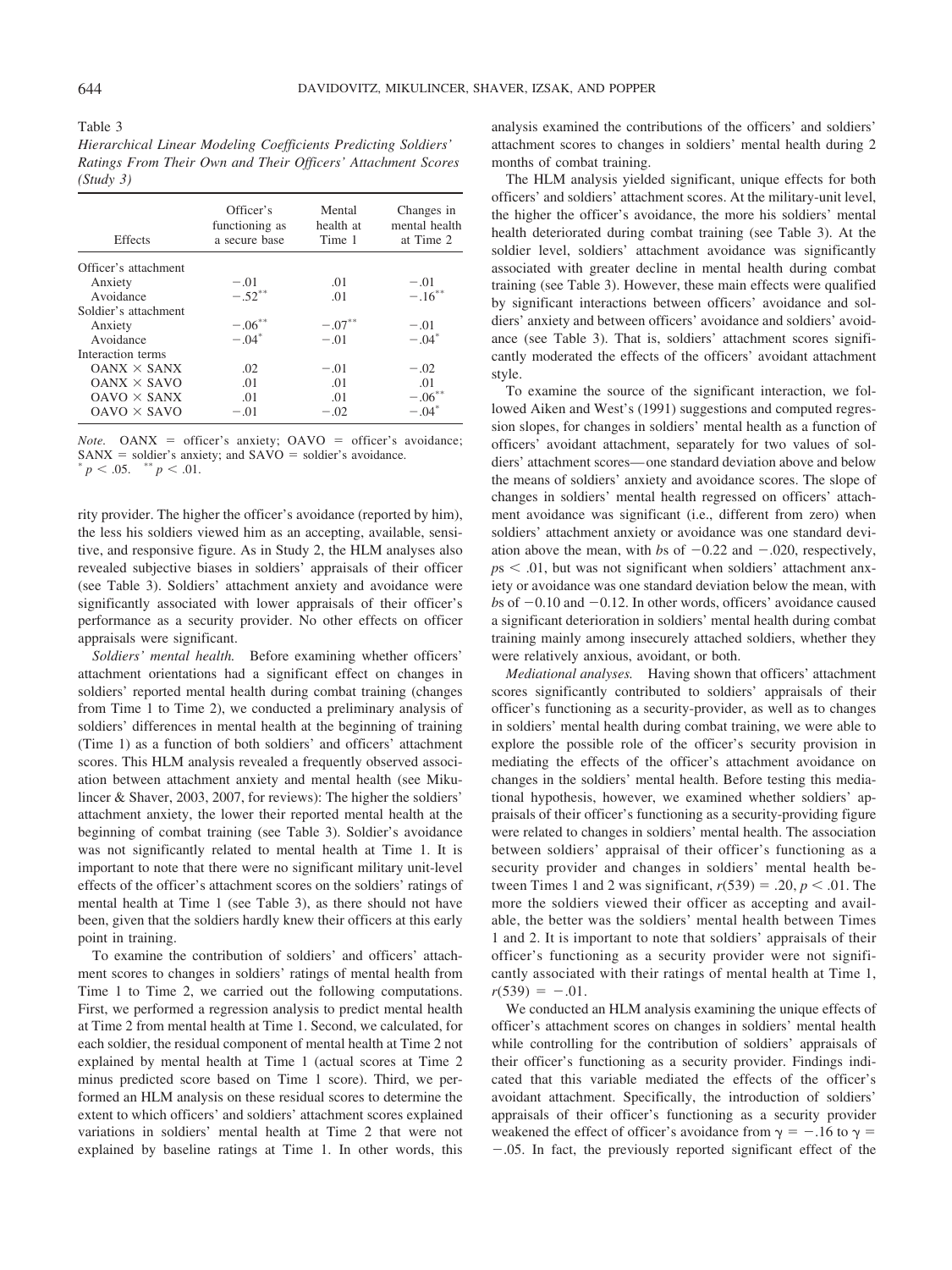officer's avoidance on changes in the soldiers' mental health was no longer significant when soldiers' appraisals of their officer's functioning as a security provider were controlled.

*Additional analyses.* Although the findings support our mediational hypotheses, we should acknowledge that we did not systematically collect information about other individual-difference measures that might be related to leaders' attachment orientations (e.g., mental health, self-esteem, interpersonal skills). Therefore, it is hard to know whether leaders' attachment orientations account for our findings over and above these other unmeasured variables. However, at Time 1, we collected relevant data concerning officers' mental health. The officers had completed the brief version of the MHI, from which a total mental health score could be computed by averaging the 15 items (Cronbach's  $\alpha = .89$ ). As expected, officers' attachment insecurities were associated with poor mental health:  $r(70) = -.41$ ,  $p < .01$ , for attachment anxiety, and  $r(70) = -.36$ ,  $p < .01$ , for avoidant attachment. However, HLM analyses performed on soldiers' appraisals of their officer's functioning as a security provider and on changes in soldiers' mental health, with officer's attachment orientations and mental health as predictors, did not notably change the significant effects of officer's avoidant attachment described in Table 3,  $\gamma s$  of  $-.50$  and  $-18$ ,  $ps < 0.01$ . That is, the observed effects of officer's avoidant attachment on soldiers' appraisals and mental health were not explained by the officers' mental health at Time 1. Nevertheless, in further research, whether other individual-difference variables related to avoidant attachment (e.g., sociability, interpersonal skills) can explain our other findings should be examined.

Two other methodological parameters of the study—the fact that soldiers reported on both their officer's provision of security and on their own mental health and the fact that these assessments were conducted at the same time—also leave the findings open to alternative interpretations. For example, officer's avoidant attachment orientation may have had a direct, negative effect on soldiers' mental health during combat training, and this deterioration in mental health may have somehow caused soldiers to appraise their officer as less accepting or less available. If so, it would be incorrect to conclude that an officer's avoidance per se caused him to be less accepting and less available; instead, this association might reflect a subjective bias on the part of soldiers whose mental health deteriorated during training for some other reason.

To evaluate this alternative interpretation, we took the following steps. First, we approached the higher-ranking officers who were in charge of the soldiers' direct officers and asked them to rate the functioning of these direct officers as security providers (using the same scale soldiers used for rating the same officers). In this way, we obtained reports of officers' functioning as security providers that were independent of soldiers' mental health. We succeeded in obtaining these independent ratings for 69 of the 72 direct officers, and the resulting analyses allowed us to reject the alternative interpretation. First, significant correlations were found between these new ratings and soldiers' ratings of their officer's performance as a security provider (averaged scores within a unit),  $r(67) = .57$ ,  $p < .01$ . Second, the correlations between an officer's avoidance and his commander's ratings of him as a security provider replicated the association obtained when the soldiers' appraisals of the officer were used: The higher the officer's avoidance, the lower his commander rated him as an accepting, available, sensitive, and responsive person and leader,  $r(67) = -.36$ ,  $p < .01$ . These findings indicate that the direct officers' leadership qualities, which we found to be associated with their attachment styles, were visible to both their followers and their commanders.

In the second step of our follow-up analyses, we approached soldiers 2 months after the Time 2 assessment (i.e., 4 months after their combat training began; Time 3) and asked them to rate their mental health one more time. We succeeded in contacting 60 of the 72 military units, and all 434 of the soldiers in these units agreed to complete the MHI again. No significant differences were found on any of the measures between these 434 soldiers and the others at Time 1 or Time 2. For each of the 434 soldiers, we computed a mental health score at Time 3 ( $\alpha$  = .91, *r*s of .30 and .35, *ps* < .01, with mental health at Time 1 and Time 2), calculated the residual score that remained unexplained by mental health at Time 1, and conducted an HLM analysis examining the effects of the officers' and soldiers' attachment scores on this residual score.

The HLM analysis replicated the significant main effect of the officer's avoidance,  $\gamma = -.15$ ,  $p < .01$ , observed for changes in mental health between Times 1 and 2. Specifically, the higher the officer's avoidance, the more the soldier's mental health deteriorated between Times 1 and 3. Interestingly, this analysis revealed that the significant interactions observed at Time 2 were no longer significant,  $\gamma s$  < .01,  $ps$  > .10. That is, whereas an officer's avoidance led to a deterioration in the soldiers' mental health by Time 2 mainly among insecurely attached soldiers, 2 months later, this deterioration was no longer moderated by the soldiers' attachment scores. At Time 3, we observed a pervasive negative effect of officer's avoidance on the mental health of soldiers, regardless their own attachment styles.

*Conclusions.* Overall, the findings supported our predictions and were easy to integrate with the findings of Studies 1 and 2. An officer's avoidant attachment orientation is associated with his poor performance as a security provider (i.e., a good attachment figure) and seems to have negative effects on his unit members' mental health during a demanding and stressful combat training period. These findings once again emphasize the importance of a leader's attachment style for understanding his followers' experience of him and changes in their mental health.

# General Discussion

Taken together, the three studies clearly demonstrate the usefulness of attachment theory as a framework for studying leadership and the contribution of leaders to their followers' experiences and performance. All three studies confirmed that a leader's attachment style is related to leadership-related motives and selfrepresentations and to the ability and willingness to serve as a supportive and caring leader. It is important to note that these associations were found in leaders' self-reports, followers' appraisals of their leaders' behavior, and commanders' appraisals of the leaders' behavior, implying that attachment-related leadership qualities are evident in behavior and are noticed by followers and superiors. Moreover, Studies 2 and 3 revealed that attachmentrelated differences in leadership style are related to followers' instrumental and socioemotional functioning within their group and do contribute to followers' mental health, above and beyond the contribution of followers' own attachment styles. To a remarkable degree, the findings parallel what attachment scholars who study parent– child relationships have referred to as the nongenetic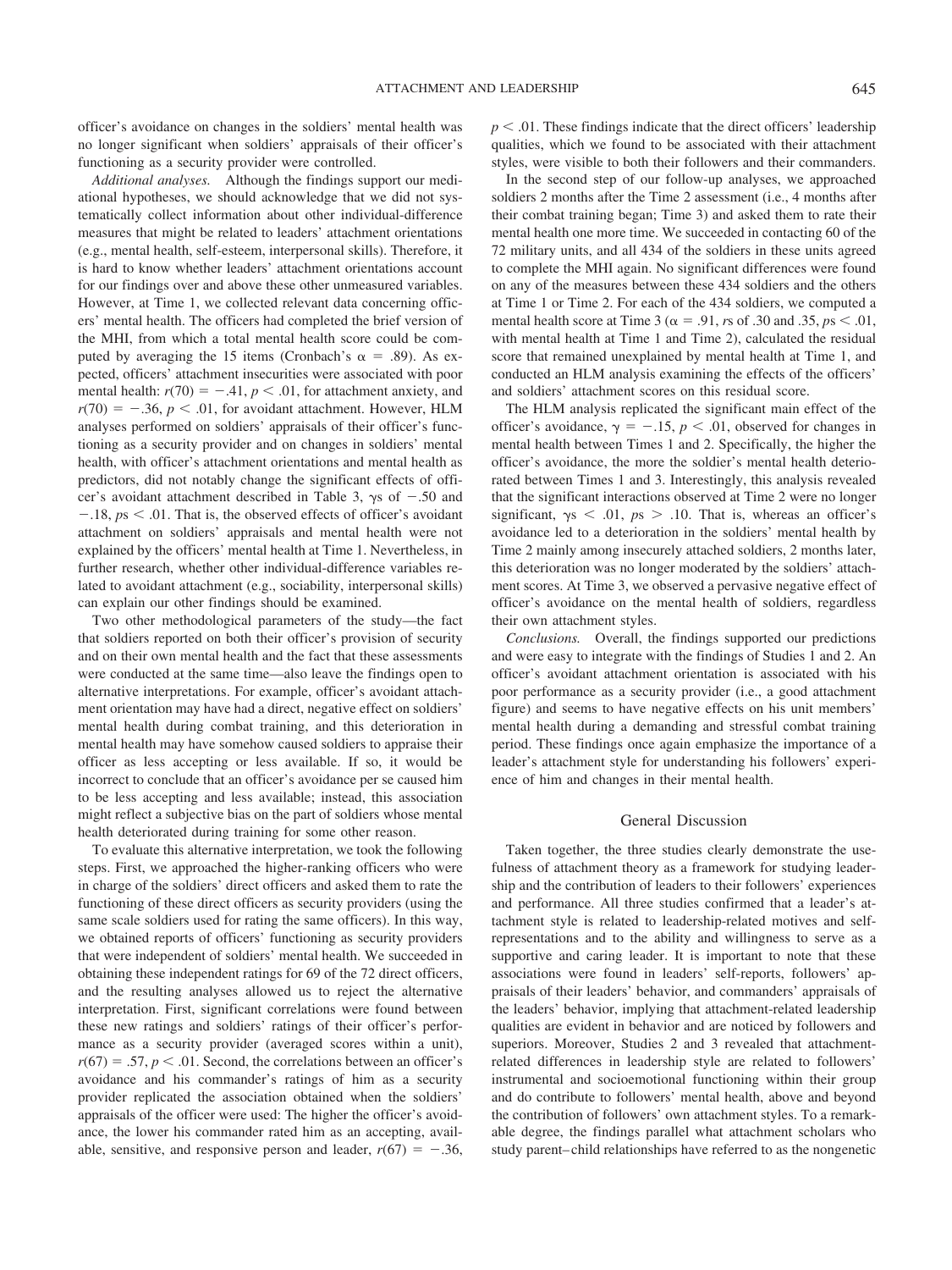intergenerational transmission of attachment patterns (e.g., van IJzendoorn, 1995), by which caregivers' attachment insecurities impair sensitive and effective caregiving and have detrimental effects on children's felt security and mental health. It is especially clear in the case of our studies that the contribution of a leader (i.e., attachment figure) to followers was not mediated by genetic inheritance—a possibility that is rarely ruled out in the case of parental effects on children.

Our findings create a rich portrait of the kinds of leadership associated with each kind of attachment insecurity (anxiety or avoidance). Attachment-anxious leaders seem preoccupied with their own needs for approval, love, and security, revealing their lack of confidence in their own leadership abilities. Avoidant leaders seem to view their role as an opportunity to demonstrate their self-reliance and superiority, ignoring the supportive and socioemotional aspects of leadership. Avoidant leaders are viewed by their followers as emotionally unavailable and disapproving that is, as not able or not willing to provide a safe haven and secure base. It is interesting to see how well these findings generalize across different measures of leadership and how consistent they are with previous findings showing that more avoidant leaders score lower on transformational and socialized forms of leadership (Popper, 2002; Popper et al., 2000).

These attachment-related patterns of leadership parallel the attachment-related behavior patterns previously noted in parentchild relationships (e.g., Adam, Gunnar, & Tanaka, 2004; Bosquet & Egeland, 2001; Crowell & Feldman, 1991) and in adult romantic relationships (e.g., Carnelley et al., 1996; Collins & Feeney, 2000; Kunce & Shaver, 1994). These parallels suggest that the effects of attachment style are similar across different kinds of relationships. As in other dyadic relationships, attachment-anxious leaders have difficulty providing task-oriented, instrumental support; difficulty helping others (whether children, romantic partners, or followers) formulate effective problem-solving plans and strategies; and difficulty focusing empathically on other people's, rather than their own, needs. It seems likely that their anxious self-focus (Mikulincer & Shaver, 2003) and lack of self-confidence, combined with the strong wish that their followers love, accept, and admire them, interferes with other important leadership goals (e.g., managing effective group performance).

Avoidant leaders' negative models of others (Bartholomew & Horowitz, 1991), together with their dismissal of their own and their followers' emotions and their preference for interpersonal distance (Hazan & Shaver, 1987), seem to interfere with these leaders' ability to nurture and support their followers. This avoidant pattern of leadership during combat training is consistent with past findings showing that avoidant people fail to provide effective care and guidance, particularly when their children or romantic partners are upset and most in need of support and reassurance (e.g., Edelstein et al., 2004; Simpson, Rholes, & Nelligan, 1992).

Studies 2 and 3 also revealed that a leader's avoidant attachment style is negatively related to the followers' functioning in their groups and to the followers' mental health. In Study 2, the leaders' avoidance was inversely related to the followers' sense of group cohesion and to the followers' socioemotional functioning. It seems likely that avoidant leaders alienate and demoralize followers and reduce unit members' enthusiasm for each other and for their group tasks. In Study 3, leaders' avoidance, measured at the beginning of the training period, was associated with a decline in followers' mental health over 2 and 4 months of training. These results resonate with the repeatedly observed detrimental effects of parents' attachment insecurities on their infants' and adolescent children's mental health (e.g., Berant, Mikulincer, & Shaver, in press; Bosquet & Egeland, 2001; Cowan, Cohn, Cowan, & Pearson, 1996; DeKlyen, 1996; Kobak & Ferenz-Gillies, 1995; Marchand, Schedler, & Wagstaff, 2004). As in the case of insecure parents, avoidant leaders' lack of emotional availability and lack of sensitivity during stressful times can damage followers' mental health. These findings support the perhaps otherwise controversial metaphor of leaders as parents and highlight the importance of a leader's secure attachment style for followers' mental health.

Study 3 also indicated that followers' attachment scores moderated the association between the leader's avoidance and the followers' mental health. Specifically, the leaders' avoidance was associated with a significant decline in the followers' mental health during the initial 2 months of combat training mainly among insecurely attached followers, whether they were anxious, avoidant, or both. Secure followers (i.e., those who scored low on attachment anxiety, avoidance, or both) were able to maintain their mental health despite being under the command of an avoidant leader. Speaking in theoretical terms, we can say that followers who had internalized a secure base earlier in development and who were able to mentally bring one with them from home were able to escape the detrimental effects of an avoidant leader's lack of nurturance and poor socialized leadership skills. It therefore seems that secure followers are less dependent on a safe haven and a secure base provided by their leader and can find alternative sources of comfort, reassurance, and protection. These relatively secure followers can establish actual contact with other attachment figures (e.g., by calling them on the telephone or sending an e-mail message) or by activating comforting memories, thoughts, and images of these figures (Mikulincer & Shaver, 2004). They can therefore soothe themselves during a stressful period despite an avoidant leader's lack of emotional support. Further research is needed to examine these alternative sources of support and protection.

The interaction we found in Study 3 fits with a Person  $\times$ Situation perspective on attachment-related processes (Mikulincer & Shaver, 2003). That is, a person's attachment orientation interacts with a specific attachment-related context (e.g., an avoidant leader) to determine how a person adjusts to that context. In particular, our findings highlight both the vulnerability of insecure people when forced into a relationship with a cool, distant, and emotional unresponsive leader and the resilience of secure people in the presence of such a leader.

It is important to emphasize, however, that this beneficial buffering effect of follower security was evident mainly when mental health was assessed only 2 months after combat training began. After 4 months of combat training, a leader's avoidance was related to a deterioration of the followers' mental health, regardless of the followers' attachment styles. In other words, as time passed and the stresses continued, the negative contribution of a leader's avoidance to the followers' mental health overrode the initial buffering effect of the followers' attachment security. This finding helps explain why, even in societies and subcultures in which most children grow up with security-providing parents, when stressful conditions and poor leadership rise above a certain threshold,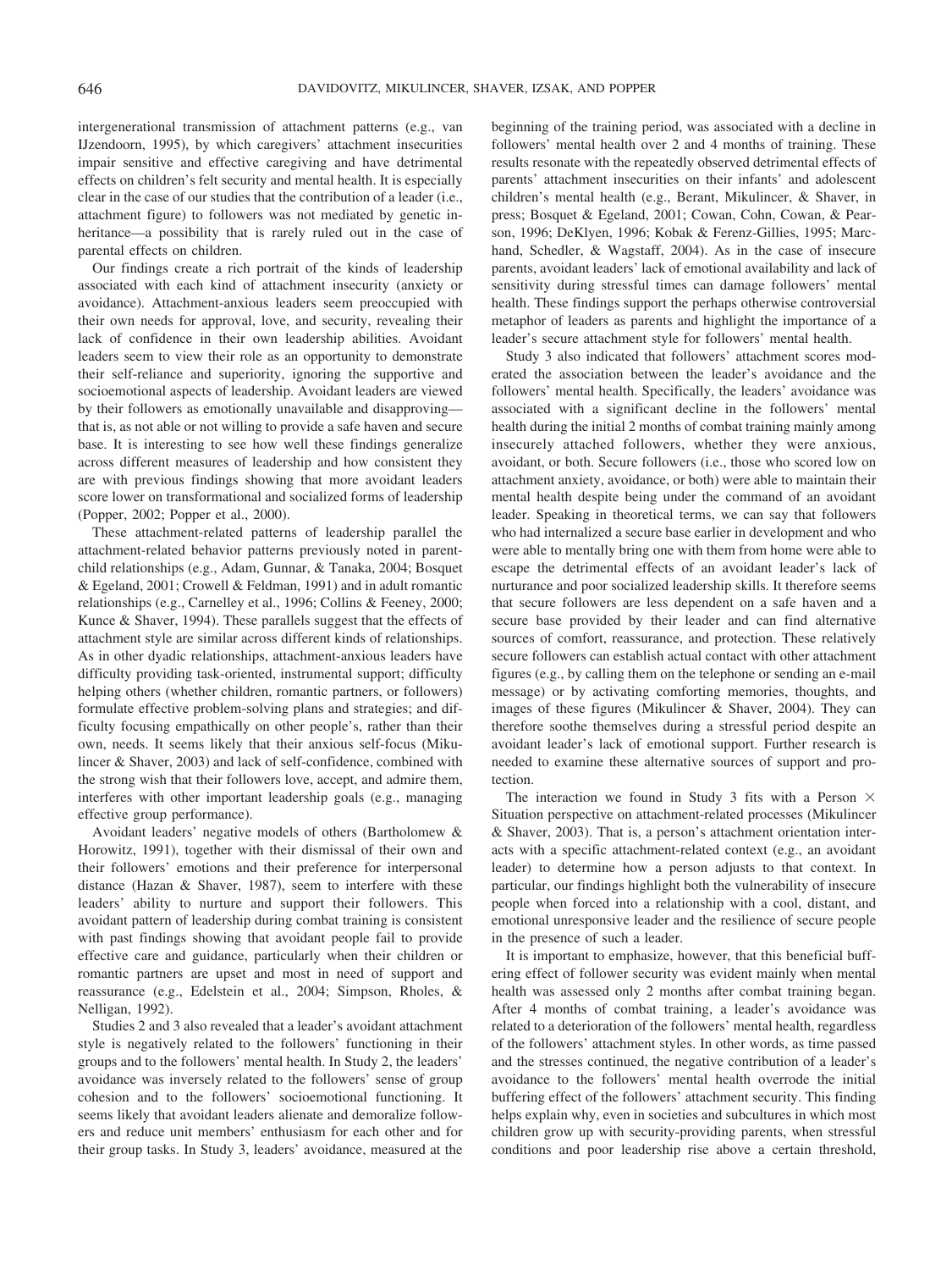almost everyone feels endangered, insecure, and distressed. It is worth remembering, however, that our data were obtained during a highly stressful period in which followers were under the complete control of their leader in a situation in which their physical welfare depended in part on obeying the leader's commands.

We also need to recognize that a full examination of a Person  $\times$ Situation perspective on attachment-related processes requires the assessment of cognitive appraisals of the stressful situation. Previous studies have revealed the moderating effects of self-reported or observer-rated stress on attachment processes (e.g., Mikulincer, Florian, & Weller, 1993; Simpson, Rholes, & Nelligan, 1992; Simpson, Rholes, Orina, & Grich, 2002). Unfortunately, we did not assess leaders' and followers' appraisals of stress, so we could not examine their possible moderating role. However, given the context in which we conducted Study 3 (intensive combat training), stress might be sufficiently high in most leaders and followers to nullify the emergence of interactive effects of attachmentrelated stress appraisals and attachment orientations. Nevertheless, in further research these appraisals should be assessed and the extent to which they moderate the effects of leaders' and followers' attachment orientations on followers' mental health and task performance should be systematically examined.

With regard to a leader's attachment anxiety, our studies yielded a complex pattern of findings. On one hand, leaders' attachment anxiety was negatively associated with followers' instrumental functioning. It seems likely that a leader's attachment anxiety interferes with the efficient and successful completion of group tasks, which in turn erodes the followers' confidence in their own instrumental functioning. In other words, an anxious leader's doubts about his own abilities are echoed in his followers' doubts about successful task completion. This finding implies that a leader's anxious attachment style can initiate an amplifying cycle of poor performance and poor productivity. The anxious leader's doubts about his or her own instrumental abilities may impair followers' performance and productivity, which in turn exacerbates the leader's doubts and further undermines followers' performance. In future research, the possible amplifying feedback loop between leaders' and followers' dysfunctional behavior should be examined.

Interestingly, Study 2 revealed an unexpected positive association between leaders' attachment anxiety and followers' socioemotional functioning. It seems possible, therefore, that an anxious leader's emphasis on emotional closeness and interdependence helps followers become emotionally involved and interpersonally close. (It is also possible, although in our minds less likely, that followers' attempts to maintain good socioemotional functioning may be a defensive reaction to the anxieties, worries, and uncertainties of an anxious leader.) Unfortunately, followers' favorable socioemotional functioning under these conditions seems to be achieved at the expense of instrumental performance. Perhaps an attachment-anxious leader directs followers' attention and resources toward socioemotional issues and away from instrumental task completion. Further research is needed to explore the various alternative explanations.

In attempting to integrate the observed effects of leaders' insecurities on followers' experiences and performance, we conclude that anxious leaders' negative models of self as ineffective in dealing with life's problems (Bartholomew & Horowitz, 1991) and these leaders' tendency to direct attention toward distress-related thoughts and feelings and away from problem solving (Shaver & Mikulincer, 2002) get in the way of followers' problem-solving efforts and effective task performance. Avoidant leaders' critical devaluing, their hostile attitudes toward others (Bartholomew & Horowitz, 1991), and their tendency to ignore others' feelings and needs (Gillath, Shaver, & Mikulincer, 2005) undermine their followers' well-being, particularly when their followers are in need of support and comfort. Although we did not have a specific measure of leaders' attachment security, our findings concerning leaders who score relatively low on attachment anxiety and/or avoidance provide a useful picture of the more secure leaders. They seem to be more effective in providing emotional and instrumental support to their followers and in functioning as a security provider. Moreover, they contribute positively to their followers' instrumental and socioemotional functioning and help to sustain their followers' mental health during stressful combat training.

Studies 2 and 3 revealed some interesting and theoretically interpretable biases in followers' appraisals of their leaders. The more avoidant a follower, the more he appraised his leader as being a personalized rather than a socialized leader and the more critical were his appraisals of the leader's ability to lead in both task-focused and emotion-focused situations. This pattern of appraisals fits well with avoidant individuals' well-documented negative mental representations of others (Bartholomew & Horowitz, 1991; Mikulincer & Shaver, 2003). Interestingly, no significant interaction was found between followers' and leaders' attachment scores, implying that avoidant followers tend to have more negative than average views of their leaders, even when the leaders are secure and display a socialized pattern of leadership that is acknowledged by less avoidant soldiers.

Overall, our findings highlight the detrimental effects of a leader's attachment insecurities on the leader's quality of leadership and the followers' emotional and instrumental functioning. Moreover, the findings suggest a joint contribution of leaders' and followers' attachment styles. It should be kept in mind, however, that our studies were conducted in military contexts. Future studies should attempt to replicate and extend the findings in other organizational settings and should include women. These studies should focus on possible boundary conditions within which leaders' attachment orientations can affect leader–follower relationships and followers' task performance and mental health. For instance, do leaders' attachment orientations matter primarily during stressful and demanding periods? Do their effects occur in the case of leaders who do not interact face-to-face with most of their followers (e.g., corporate CEOs)? Are the effects of a leader's attachment orientation moderated by his or her degree of formal or informal power? From an attachment perspective, the securityproviding role of a leader is likely to be accentuated when conditions are stressful and when the leader has some degree of power to become a strong, wise caregiver. Nevertheless, in further research, the conditions under which insecurely attached leaders may still be effective because their security-providing role is not so relevant should be systematically explored.

Systematic longitudinal research is needed to examine leader– follower processes in more detail. Future studies should address a host of still-unanswered questions, such as whether and how secure followers can defend against the deleterious effects of an insecure leader; whether and how a group can protect its members from such deleterious effects; whether and how insecurely at-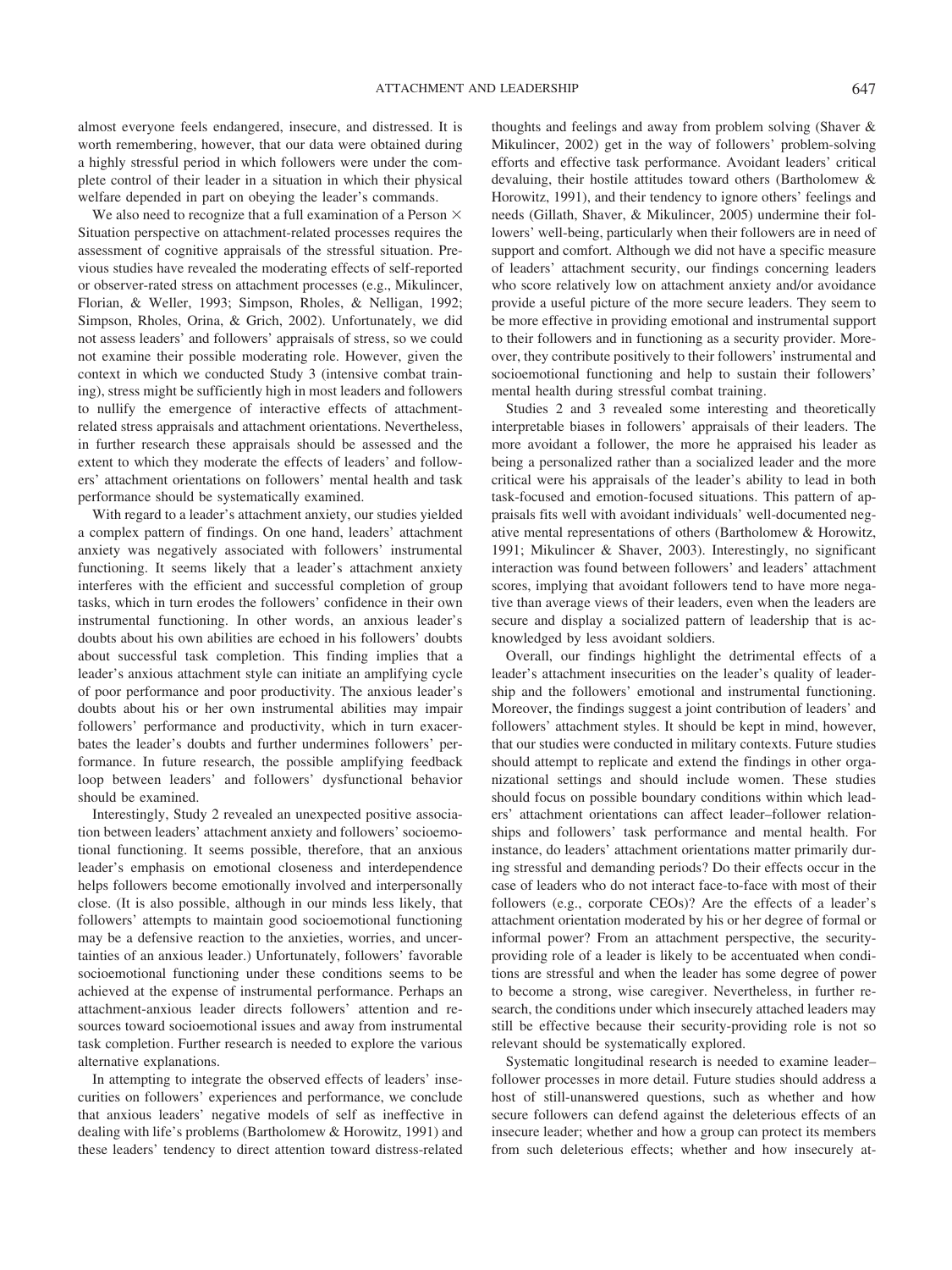tached followers dysfunctionally resist, to their own detriment, a secure leader's beneficial influence attempts; and whether and how a secure leader can provide corrective experiences that move insecure followers toward increased security and personal growth. A deeper understanding of these processes can help organizational psychologists create interventions that improve leader–follower relations. They may also provide insights into the important processes of political leadership.

Researchers should identify the personal, interpersonal, and sociocultural factors that cause followers to accept the authority of insecure leaders and to comply with their destructive influences. Researchers should also explore the attachment-related techniques that self-serving leaders use to manipulate insecurely attached followers and to convince them to commit destructive acts against themselves or others. These maneuvers are evident in Stern's (2003) description of the ways leaders manipulate followers in violent terrorist groups. Leaders bring insecure people into line with the aims of the group by alternately heightening their sense of insecurity (by reactivating memories and thoughts of rejection and humiliation and exacerbating the sense of helplessness) and then reducing it through group solidarity exercises, praise from cult leaders, and applause for feats of violence against threatening enemies. In this way, followers can identify with the grandiosity of a destructively charismatic leader who promises security, safety, and permanent approval (martyrdom) to compensate for a sense of weakness and vulnerability.

#### References

- Adam, E. K., Gunnar, M. R., & Tanaka, A. (2004). Adult attachment, parent emotion, and observed parenting behavior: Mediator and moderator models. *Child Development, 75,* 110 –122.
- Aiken, L. S., & West, S. G. (1991). *Multiple regression: Testing and interpreting interactions.* Newbury Park, CA: Sage.
- Ainsworth, M. D. S. (1991). Attachment and other affectional bonds across the life cycle. In C. M. Parkes, J. Stevenson-Hinde, & P. Marris (Eds.), *Attachment across the life cycle* (pp. 33–51). New York: Routledge.
- Ainsworth, M. D. S., Blehar, M. C., Waters, E., & Wall, S. (1978). *Patterns of attachment: Assessed in the strange situation and at home.* Hillsdale, NJ: Erlbaum.
- Baldwin, M. W., Fehr, B., Keedian, E., Seidel, M., & Thompson, D. W. (1993). An exploration of the relational schemata underlying attachment styles: Self-report and lexical decision approaches. *Personality and Social Psychology Bulletin, 19,* 746 –754.
- Barry, B., & Stewart, G. L. (1997). Composition, process, and performance in self-managed groups: The role of personality. *Journal of Applied Psychology, 82,* 62–78.
- Bartholomew, K., & Horowitz, L. M. (1991). Attachment styles among young adults: A test of a four-category model. *Journal of Personality and Social Psychology, 61,* 226 –244.
- Bass, B. M. (1985). *Leadership and performance beyond expectations.* New York: Free Press.
- Bass, B. M., & Avolio, B. J. (1990). The implications of transactional and transformational leadership for individual, team, and organizational development. In R. W. Woodman & W. A. Passmore (Eds.), *Research in organizational change and development* (pp. 231–272). Greenwich, CT: JAI Press.
- Berant, E., Mikulincer, M., & Shaver, P. R. (in press). Mothers' attachment style, their mental health, and their children's emotional vulnerabilities: A seven-year study of mothers of children with congenital heart disease. *Journal of Personality.*

Bosquet, M., & Egeland, B. (2001). Associations among maternal depres-

sive symptomatology, state of mind, and parent and child behaviors: Implications for attachment-based interventions. *Attachment and Human Development, 3,* 173–199.

- Bowlby, J. (1973). *Attachment and loss: Vol. 2. Separation: Anxiety and anger.* New York: Basic Books.
- Bowlby, J. (1980). *Attachment and loss: Vol. 3. Sadness and depression.* New York: Basic Books.
- Bowlby, J. (1982). *Attachment and loss: Vol. 1. Attachment* (2nd ed.). New York: Basic Books. (Original work published 1969)
- Bowlby, J. (1988). *A secure base: Clinical applications of attachment theory.* London: Routledge.
- Brennan, K. A., Clark, C. L., & Shaver, P. R. (1998). Self-report measurement of adult attachment: An integrative overview. In J. A. Simpson & W. S. Rholes (Eds.), *Attachment theory and close relationships* (pp. 46 –76). New York: Guilford Press.
- Brennan, K. A., & Morris, K. A. (1997). Attachment styles, self-esteem, and patterns of seeking feedback from romantic partners. *Personality and Social Psychology Bulletin, 23,* 23–31.
- Bringle, R. G., & Bagby, G. J. (1992). Self-esteem and perceived quality of romantic and family relationships in young adults. *Journal of Research in Personality, 26,* 340 –356.
- Bryk, A. S., & Raudenbush, S. W. (1992). *Hierarchical linear models.* Newbury Park, CA: Sage.
- Carnelley, K. B., Pietromonaco, P. R., & Jaffe, K. (1996). Attachment, caregiving, and relationship functioning in couples: Effects of self and partner. *Personal Relationships, 3,* 257–277.
- Collins, N. L., & Feeney, B. C. (2000). A safe haven: An attachment theory perspective on support seeking and caregiving in intimate relationships. *Journal of Personality and Social Psychology, 78,* 1053–1073.
- Collins, N. L., & Read, S. J. (1990). Adult attachment, working models, and relationship quality in dating couples. *Journal of Personality and Social Psychology, 58,* 644 – 663.
- Collins, N. L., & Read, S. J. (1994). Cognitive representations of attachment: The structure and function of working models. In K. Bartholomew & D. Perlman (Eds.), *Attachment processes in adulthood* (pp. 53–92). London: Jessica Kingsley.
- Cooper, M. L., Shaver, P. R., & Collins, N. L. (1998). Attachment styles, emotion regulation, and adjustment in adolescence. *Journal of Personality and Social Psychology, 74,* 1380 –1397.
- Cowan, P. A., Cohn, D. A., Cowan, C. P., & Pearson, J. L. (1996). Parents' attachment histories and children's externalizing and internalizing behaviors: Exploring family systems models of linkage. *Journal of Con*sulting and Clinical Psychology, 64, 53-63.
- Crowell, J. A., & Feldman, S. (1991). Mothers' working models of attachment relationships and mother and child behavior during separation and reunion. *Developmental Psychology, 27, 597-605*.
- DeKlyen, M. (1996). Disruptive behavior disorder and intergenerational attachment patterns: A comparison of clinic-referred and normally functioning preschoolers and their mothers. *Journal of Consulting and Clinical Psychology, 64,* 357–365.
- Doherty, N. A., & Feeney, J. A. (2004). The composition of attachment networks throughout the adult years. *Personal Relationships, 11,* 469 – 488.
- Edelstein, R. S., Alexander, K. W., Shaver, P. R., Schaaf, J. M., Quas, J. A., Lovas, G. S., & Goodman, G. S. (2004). Adult attachment style and parental responsiveness during a stressful event. *Attachment and Human Development, 6,* 31–52.
- Feeney, B. C., & Collins, N. L. (2003). Motivations for caregiving in adult intimate relationships: Influences on caregiving behavior and relationship functioning. *Personality and Social Psychology Bulletin, 29,* 950 – 968.
- Feeney, J. A. (1998). Adult attachment and relationship-centered anxiety: Responses to physical and emotional distancing. In J. A. Simpson &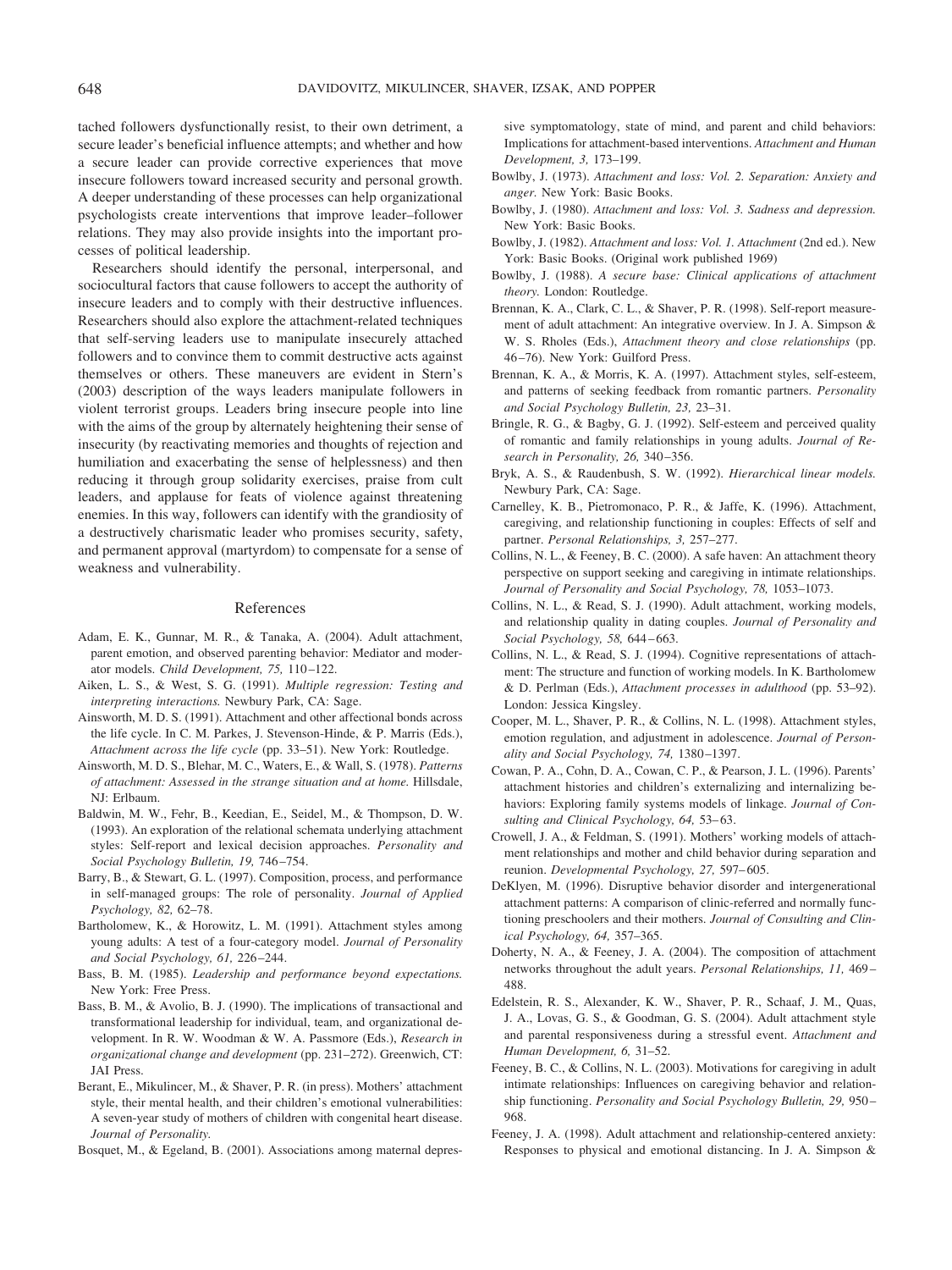W. S. Rholes (Eds.), *Attachment theory and close relationships* (pp. 189 –219). New York: Guilford Press.

- Feeney, J. A. (1999). Adult romantic attachment and couple relationships. In J. Cassidy & P. R. Shaver (Eds.), *Handbook of attachment: Theory, research, and clinical applications* (pp. 355–377). New York: Guilford Press.
- Feeney, J. A. (2004). Transfer of attachment from parents to romantic partners: Effects of individual and relationship variables. *Journal of Family Studies, 10,* 220 –238.
- Florian, V., & Drory, Y. (1990). The Mental Health Inventory: Psychometric characteristics and normative data from an Israeli population. *Psychologia, 2,* 26 –35.
- Fraley, R. C., & Davis, K. E. (1997). Attachment formation and transfer in young adults' close friendships and romantic relationships. *Personal Relationships, 4,* 131–144.
- Fraley, R. C., & Shaver, P. R. (1997). Adult attachment and the suppression of unwanted thoughts. *Journal of Personality and Social Psychology, 73,* 1080 –1091.
- Fraley, R. C., & Shaver, P. R. (1998). Airport separations: A naturalistic study of adult attachment dynamics in separating couples. *Journal of Personality and Social Psychology, 75,* 1198 –1212.
- Fraley, R. C., & Shaver, P. R. (2000). Adult romantic attachment: Theoretical developments, emerging controversies, and unanswered questions. *Review of General Psychology, 4,* 132–154.
- Fredrickson, B. L. (2001). The role of positive emotions in positive psychology: The broaden-and-build theory of positive emotions. *American Psychologist, 56,* 218 –226.
- Freud, S. (1961). Address delivered [in 1930] at the Goethe House at Frankfurt. In J. Strachey (Ed. and Trans.), *The standard edition of the complete psychological works of Sigmund Freud* (Vol. 22, pp. 208 – 212). London: Hogarth Press.
- Gillath, O., Shaver, P. R., & Mikulincer, M. (2005). An attachmenttheoretical approach to compassion and altruism. In P. Gilbert (Ed.), *Compassion: Conceptualizations, research, and use in psychotherapy* (pp. 121–147). London: Brunner-Routledge.
- Gillath, O., Shaver, P. R., Mikulincer, M., Nitzberg, R. A., Erez, A., & van IJzendoorn, M. H. (2005). Attachment, caregiving, and volunteering: Placing volunteerism in an attachment-theoretical framework. *Personal Relationships, 12,* 425– 446.
- Hazan, C., & Shaver, P. R. (1987). Romantic love conceptualized as an attachment process. *Journal of Personality and Social Psychology, 52,* 511–524.
- Hazan, C., & Zeifman, D. (1994). Sex and the psychological tether. In K. Bartholomew & D. Perlman (Eds.), *Advances in personal relationships: Attachment processes in adulthood* (Vol. 5, pp. 151–177). London: Jessica Kingsley.
- Hill, M. A. (1984). The law of the father: Leadership and symbolic authority in psychoanalysis. In B. Kellerman (Ed.), *Leadership: A multidisciplinary perspective* (pp. 23–37). Englewood Cliffs, NJ: Prentice-Hall.
- Hogg, M. A. (1992). *The social psychology of group cohesiveness: From attraction to social identity.* New York: Harvester Wheatsheaf.
- House, R. J., & Howell, J. M. (1992). Personality and charismatic leadership. *Leadership Quarterly, 3,* 81–108.
- Howell, J. M. (1988). Two faces of charisma: Socialized and personalized leadership in organizations. In J. A. Conger & R. N. Kanungo (Eds.), *Charismatic leadership: The elusive factor in organizational effectiveness* (pp. 213–236). San Francisco: Jossey-Bass.
- Johnston, M. A. (2000). Delegation and organizational structure in small businesses: Influences of manager's attachment patterns. *Group and Organization Management, 25,* 4 –21.
- Keller, T. (2003). Parental images as a guide to leadership sensemaking: An attachment perspective on implicit leadership theories. *Leadership Quarterly, 14,* 141–160.
- Kenny, D. A., Mannetti, L., Pierro, A., Livi, S., & Kashy, D. A. (2002). The statistical analysis of data from small groups. *Journal of Personality and Social Psychology, 83,* 126 –137.
- Kirkpatrick, L. A. (2005). *Attachment, evolution, and the psychology of religion.* New York: Guilford Press.
- Kobak, R., & Ferenz-Gillies, R. (1995). Emotion regulation and depressive symptoms during adolescence: A functionalist perspective. *Development and Psychopathology, 7,* 183–192.
- Kunce, L. J., & Shaver, P. R. (1994). An attachment-theoretical approach to caregiving in romantic relationships. In K. Bartholomew & D. Perlman (Eds.), *Advances in personal relationships* (Vol. 5, pp. 205–237). London: Jessica Kingsley.
- Mallinckrodt, B., Gantt, D. L., & Coble, H. M. (1995). Attachment patterns in the psychotherapy relationship: Development of the Client Attachment to Therapist Scale. *Journal of Counseling Psychology, 42,* 307– 317.
- Marchand, J. F., Schedler, S., & Wagstaff, D. A. (2004). The role of parents' attachment orientations, depressive symptoms, and conflict behaviors in children's externalizing and internalizing behavior problems. *Early Childhood Research Quarterly, 19, 449-462.*
- Mayseless, O., & Popper, M. (2007). Reliance on leaders and social institutions: An attachment perspective. *Attachment and Human Development, 9,* 73–93.
- Mickelson, K. D., Kessler, R. C., & Shaver, P. R. (1997). Adult attachment in a nationally representative sample. *Journal of Personality and Social Psychology, 73,* 1092–1106.
- Mikulincer, M. (1998). Attachment working models and the sense of trust: An exploration of interaction goals and affect regulation. *Journal of Personality and Social Psychology, 74,* 1209 –1224.
- Mikulincer, M., & Florian, V. (1995). Appraisal of and coping with a real-life stressful situation: The contribution of attachment styles. *Personality and Social Psychology Bulletin, 21,* 406 – 414.
- Mikulincer, M., & Florian, V. (1997). Are emotional and instrumental supportive interactions beneficial in times of stress? The impact of attachment style. *Anxiety, Stress and Coping: An International Journal, 10,* 109 –127.
- Mikulincer, M., Florian, V., & Weller, A. (1993). Attachment styles, coping strategies, and posttraumatic psychological distress: The impact of the Gulf War in Israel. *Journal of Personality and Social Psychology, 64,* 817– 826.
- Mikulincer, M., Gillath, O., & Shaver, P. R. (2002). Activation of the attachment system in adulthood: Threat-related primes increase the accessibility of mental representations of attachment figures. *Journal of Personality and Social Psychology, 83,* 881– 895.
- Mikulincer, M., & Nachshon, O. (1991). Attachment styles and patterns of self-disclosure. *Journal of Personality and Social Psychology, 61,* 321– 331.
- Mikulincer, M., & Shaver, P. R. (2003). The attachment behavioral system in adulthood: Activation, psychodynamics, and interpersonal processes. In M. P. Zanna (Ed.), *Advances in experimental social psychology* (Vol. 35, pp. 53–152). New York: Academic Press.
- Mikulincer, M., & Shaver, P. R. (2004). Security-based selfrepresentations in adulthood: Contents and processes. In W. S. Rholes & J. A. Simpson (Eds.), *Adult attachment: Theory, research, and clinical implications* (pp. 159 –195). New York: Guilford Press.
- Mikulincer, M., & Shaver, P. R. (2007). *Attachment in adulthood: Structure, dynamics, and change.* New York: Guilford Press.
- Mikulincer, M., Shaver, P. R., Gillath, O., & Nitzberg, R. A. (2005). Attachment, caregiving, and altruism: Boosting attachment security increases compassion and helping. *Journal of Personality and Social Psychology, 89,* 817– 839.
- Mullen, B., & Cooper, C. (1994). The relationship between group cohesiveness and performance: An integration. *Psychological Bulletin, 115,* 210 –227.